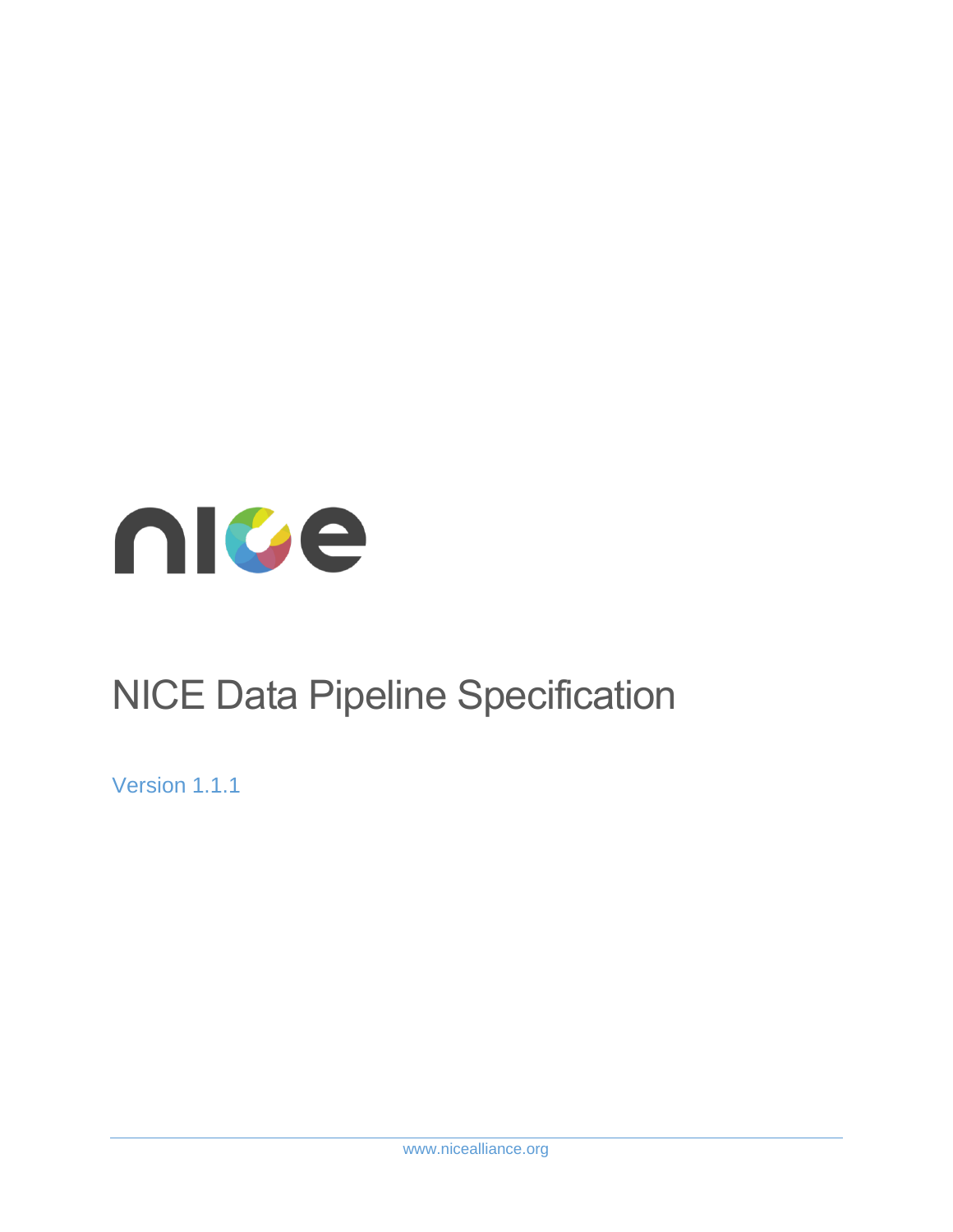Copyright 2019, 2020, 2022 NICE Alliance Promoters and other contributors to this document. All rights reserved. Third-party trademarks and names are the property of their respective owners.

Recipients of this document may copy, distribute, publish, or display this document so long as this copyright notice, license and disclaimer are retained with all copies of the document. No license is granted to modify this document.

THIS DOCUMENT IS PROVIDED "AS IS" AND WITHOUT WARRANTY OF ANY KIND. THE NICE ALLIANCE PROMOTERS AND ANY CONTRIBUTORS MAKE OR HAVE MADE NO REPRESENTATIONS OR WARRANTIES WHATSOEVER EXPRESS OR IMPLIED, STATUTORY OR OTHERWISE, REGARDING THE CONTENTS OF THIS DOCUMENTS AND/OR USE THEREOF, INCLUDING WITHOUT LIMITATION, ANY REPRESENTATION OR WARRANTY OF ACCURACY, RELIABILITY, MERCHANTABILITY, GOOD TITLE, NON-INFRINGEMENT, OR FITNESS FOR ANY PARTICULAR PURPOSE.

IN NO EVENT SHALL THE NICE ALLIANCE PROMOTERS, ANY CONTRIBUTORS OR THEIR AFFILIATES,INCLUDING THEIR RESPECTIVE EMPLOYEES, DIRECTORS, OFFICERS OR AGENTS, BE LIABLE FOR ANY DIRECT, INDIRECT, SPECIAL, INCIDENTAL, PUNITIVE OR CONSEQUENTIAL DAMAGES, ARISING OUT OF OR RELATING TO ANY USE OR DISTRIBUTION OF OR INABILITY TO USE THIS DOCUMENT(INCLUDING FUTURE UPDATES TO THIS DOCUMENTS), WHETHER OR NOT (1)SUCH DAMAGES ARE BASED UPON TORT, NEGLIGENCE, FRAUD, WARRANTY, CONTRACT OR ANY OTHR LEGAL THEORY, (2) THE NICE ALLIANCE PROMOTERS, CONTRIBUTORS OR THEIR AFFILIATES HAVE BEEN ADVISED OF THE POSSIBILITY OF SUCH DAMAGES;OR (3) SUCH DAMAGES WERE REASONABLY FORESEEABLE.

THIS DOCUMENT IS SUBJECT TO CHANGE AND UPDATED VERSIONS MAY BE DEVELOPED BY THE NICE ALLIANCE PROMOTERS.

Scenera, Inc., Nikon Corporation, Sony Semiconductor Solutions Corporation, Wistron Corporation and Hon Hai Precision Industry Co., Ltd.(NICE Alliance Promoters) contributed to this document.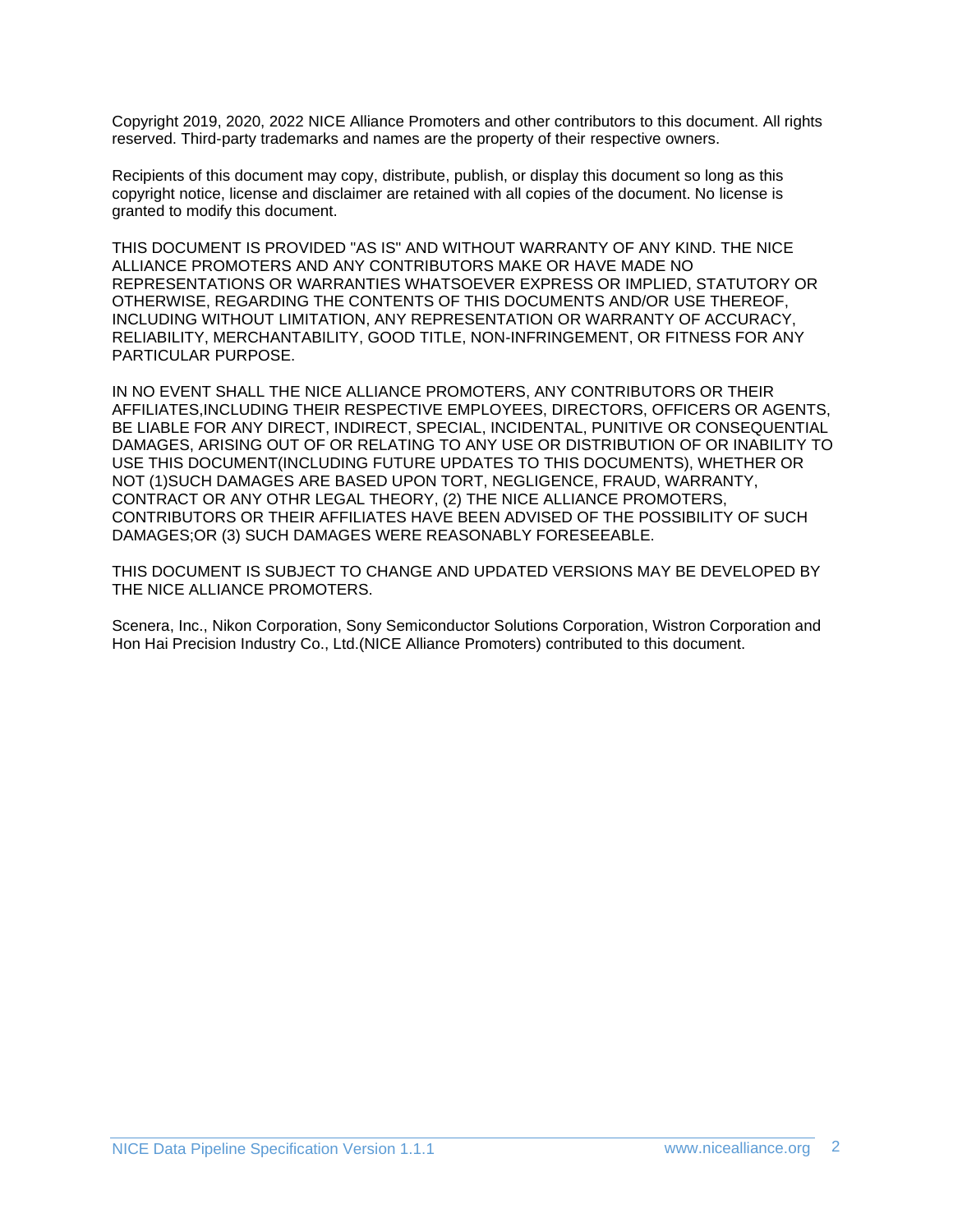# Edit History

| Version | Date        | Comments                    |
|---------|-------------|-----------------------------|
| 11      | 26 Jan 2022 | Initial Version 1.1 release |
| 111     | 3 Mar 2022  | Revision for publishing     |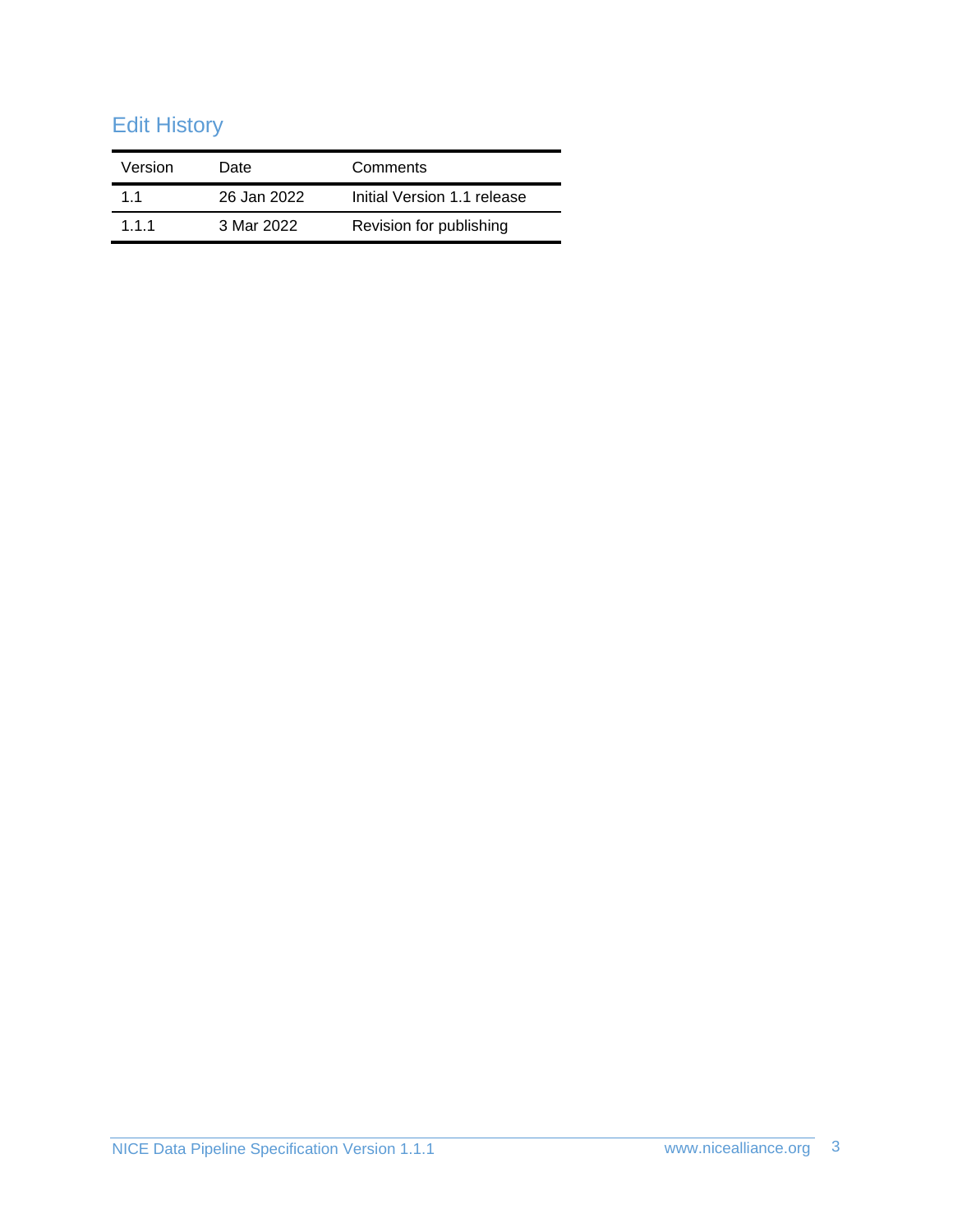# **Table of Contents**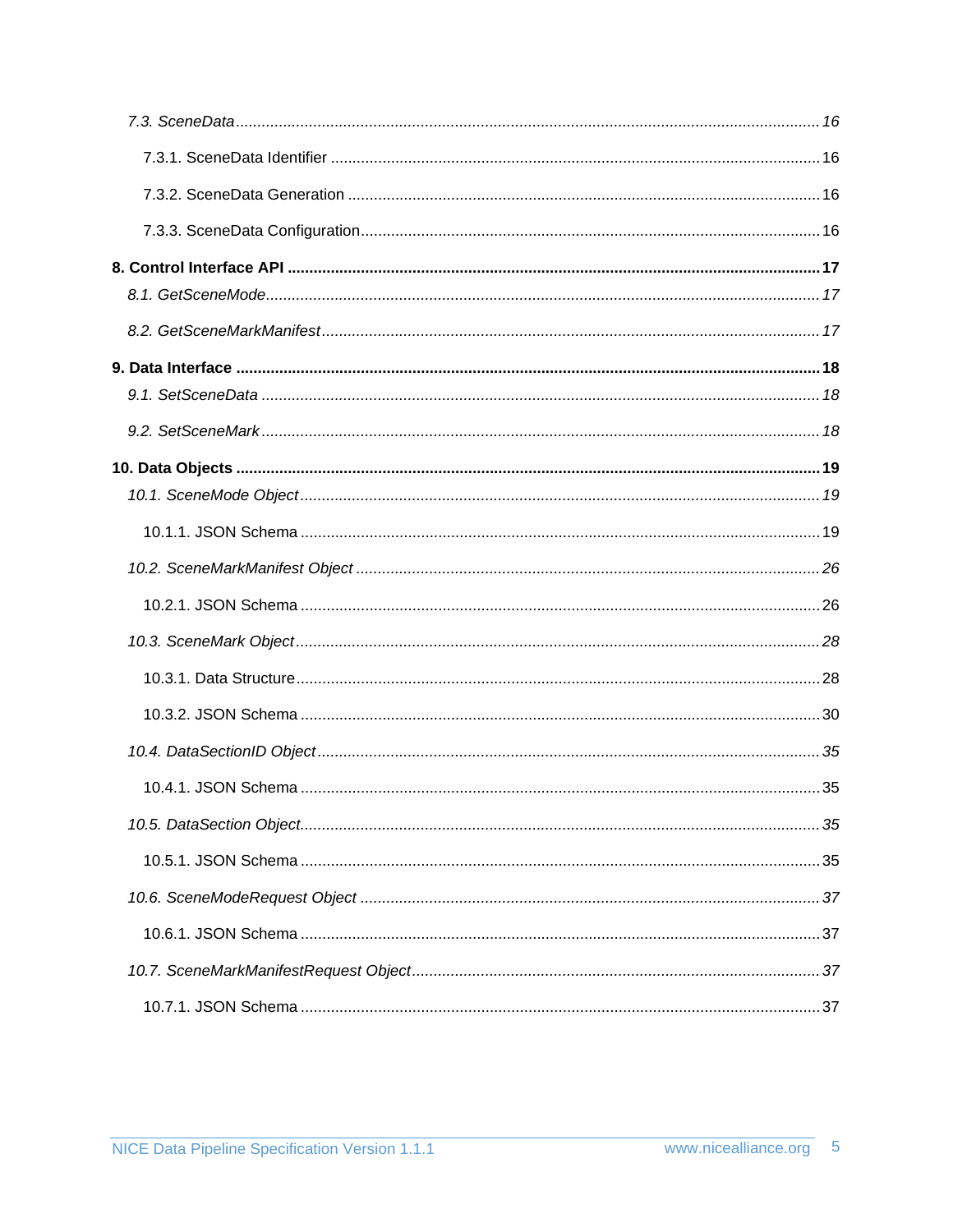### <span id="page-5-0"></span>**1. Scope**

This specification covers the control and operation of a Data Pipeline. The APIs defined in this document are used once a Control Session has been established by an App or Data Service. This document also defines the format of the SceneMarks and SceneData that are generated by the configuration of the Data Pipeline.

### <span id="page-5-1"></span>**2. Data Pipeline Overview**

The purpose of the Data Pipeline is configuring a network of Nodes on different Devices to create a workflow that includes the capture of sensor data and its processing by distributed Artificial Intelligence and Computer Vision algorithms. The Data Pipeline is constructed using Nodes that may be distributed between different Devices and Cloud Services.





### <span id="page-5-2"></span>**3. Device Node Overview**

A Node is the basic component of the NICE Data Pipeline. A Node has Inputs, Outputs, Transducers (sensors or actuators) and a Process. A Node may capture an image, process its contents and generate a SceneMark and SceneData, it may input audio data and play it back through its speaker (Transducer) or simply take SceneMarks and SceneData as inputs and further process them.

The DataPipelineController sets the SceneMode for each Node. The SceneMode defines the type and amount of SceneData to be generated. This specification defines several SceneModes that simplify the configuration of AI and Computer Vision for each Node. The SceneMode also allows the DataPipelineController to define the kinds of analysis to be performed on the captured data. This results in a generation of a sequence of SceneMarks (which contains the metadata relevant to the capture) and SceneData (which are actual video, images or other data generated by the Scene). Examples of SceneModes are Face, Vehicle or Objects. In the case of Face SceneMode the AI and Computer Vision algorithms are set to look for faces within the images captured by the Node.

The App may receive this sequence of data in real time or retrieve the data at a later time. An App may utilize this data to provide users with summaries of events or notifications of specific events occurring.

The DataPipelineController configures a Data Pipeline by linking outputs of one Node to an input of another Node and setting the analysis function on each Node. In doing so the App defines a processing path for capturing data and processing them.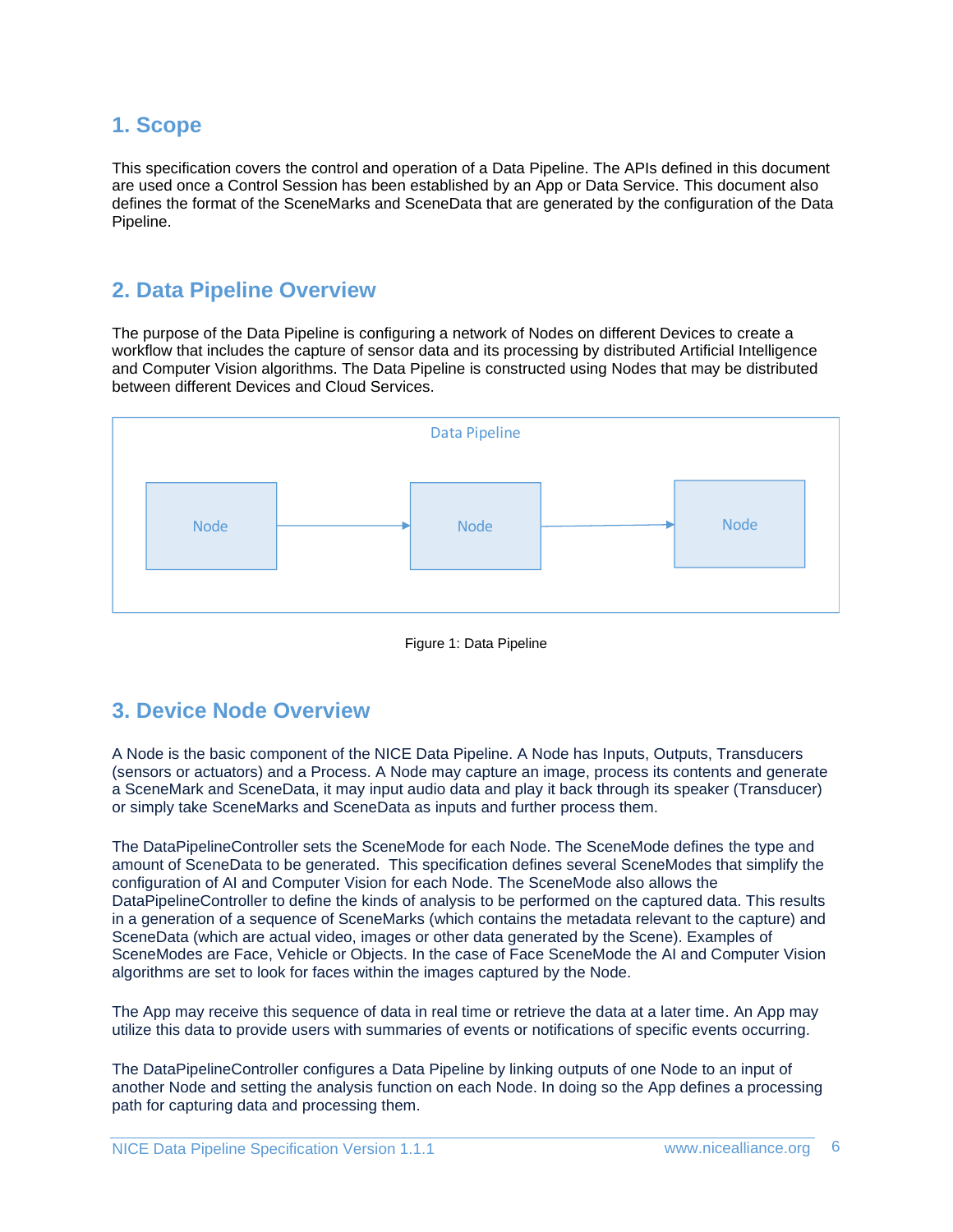A single Device may have one or more Nodes. In this way the Data Pipeline may have multiple branches from a single sensor.

A Node may be connected to other Nodes on other entities or in the cloud using an IP based connectivity protocol. Nodes can also be connected to other Nodes within the device using interfaces which have been implemented by the Device maker.

### <span id="page-6-0"></span>**4. Data Pipeline Interfaces**

The **Control Interface** is used to configure a Data Pipeline. It enables the DataPipelineController to configure the Node's SceneMode and Data Interfaces. The Device Specification and the App/Service Specification describe how a Control Interface between a Device or Data Service's Controller and an App or Data Service is set up.

The **Data Interface** of the Node enables the Nodes to exchange data with other Nodes, Apps and Data Services. It could be an event driven data (SceneData).

A Node exposes a Control Interface for the Node to Apps or Data Services.

### <span id="page-6-1"></span>**5. Device Node Properties**

A Node may be implemented on any platform, for example embedded within a camera, executed on the cloud or as a mobile application. A NICE Device shall have at least one Node but may also have multiple Nodes. A Device may be a physical Device or may be virtualized on a server or in the cloud. The controlling App or Service interacts with the Device to determine which Nodes are present and interfaces to the Device's Controller to configure the Nodes internal to the Device.



Figure 2. Components which make up a Node

A Node may have the following: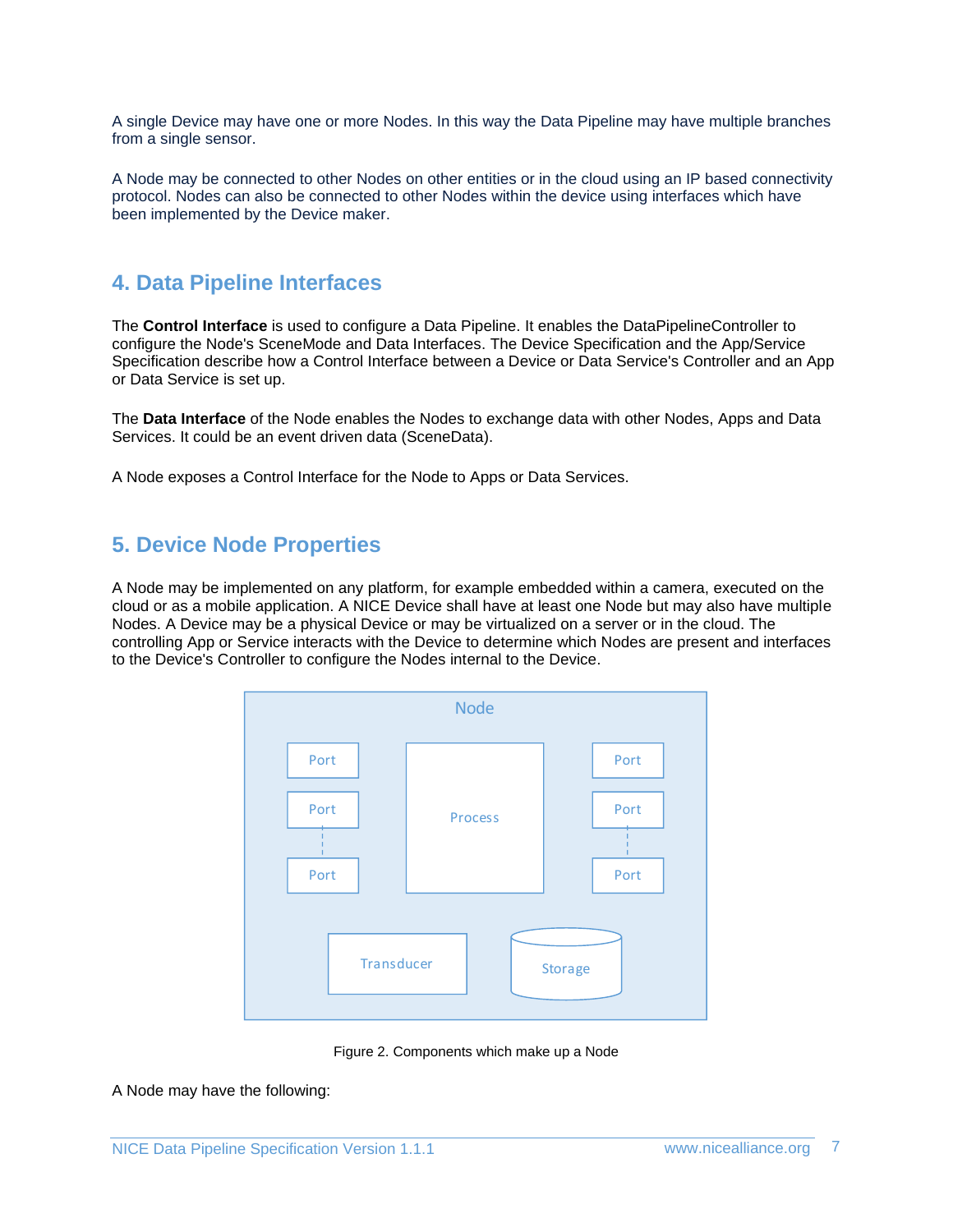- 1. Transducer: A Transducer is either a sensor or an actuator which can convert data into a physical disturbance (for example a speaker). The following are examples of Transducers:
	- 1. Image sensor (image, depth, temperature camera) typically outputs a 2 dimensional array that represents a frame.
	- 2. Data sensor (humidity sensor, temperature sensor, etc.) typically outputs a text or JSON data structure.
	- 3. Audio microphone produces a continuous sequence of audio samples.
	- 4. Speaker takes as an input a sequence of audio samples and outputs them. This is the output for a stream going in the opposite direction to most streams in the system. Typically, from the cloud or App to the device rather than from the device to the cloud or application.
- 2. A Process is defined as a Computer Vision or Machine Learning algorithm that processes the sensor data. The following are examples of Processes:
	- 1. NICE SceneModes these are NICE defined modes for processing images. NICE SceneModes are commonly used analysis types that are used in many applications.
	- 2. CustomAnalysis is a specialized analysis algorithm that does not correspond to the existing defined SceneModes. This is an algorithm that can process an audio, image, video or data input.
- 3. Input may be SceneData or SceneMarks and may be in a processed or unprocessed form. A source for the process may be one of the following:
	- 1. Output of a sensor internal or external to the device.
	- 2. Output located in a node on a different device.
	- 3. Output of a Node located within the device.
- 4. Output an output may be SceneData or SceneMarks and may also be in a processed or unprocessed form. An output becomes a source for Node upstream from the current Node.

A Node shall have at least one Input or Output and at least a Transducer or a Process.

In case the of the Transducer being a sensor the Node shall have at least an Output.

# <span id="page-7-0"></span>5.1. Node/Port Identification

Each Node shall be uniquely identifiable in the NICE ecosystem. A Node shall have a NodeID which is unique within the Device hosting the Node. Each Device is given a DeviceID which is unique in NICE system. The combination of DeviceID and NodeID uniquely identifies a Node in NICE system.

Similarly each Port shall have a unique PortID within the the Node. The combination of the DeviceID, NodeID and PortID uniquely identifies a Port.

DestinationIDs referencing Ports shall adhere to this structure. This structure is defined in the NICE Network Protocol Specification.

# <span id="page-7-1"></span>5.2. Examples of Nodes

This section provides some examples of Nodes with different capabilities. These provide a reference for what a Node can do and how Nodes may be linked together to create a Data Pipeline.

### <span id="page-7-2"></span>5.2.1. Sensor Node with Motion Detection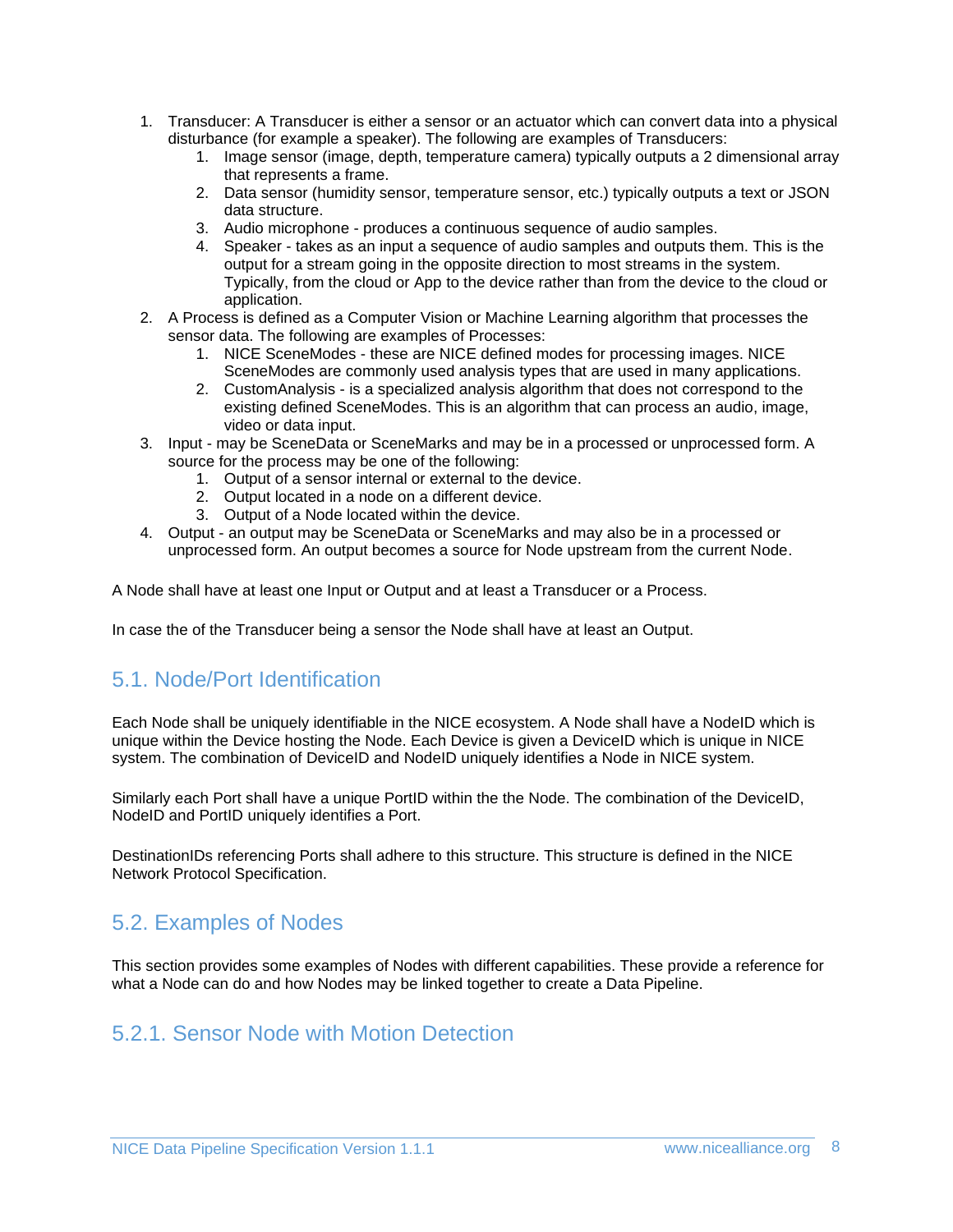

Figure 3. Image Sensor

In this Node there is an image sensor which is the Transducer and there is a Process which can detect motion. There are no Inputs and there are two outputs. One Output outputs SceneData which is a video stream that is encoded and encrypted. The second Output are SceneMarks which are JSON objects that are encoded and possibly encrypted. A port implements one of the protocols defined in the Network Protocols Section. The configuration of the Port, the Transducer and the Process is set using the SceneMode for the Node.

The Configuration of the Port includes the encoding of the data and the encryption of data. It also contains the destination for the port.

### <span id="page-8-0"></span>5.2.2. Node with Speaker



Figure 4. Node with Speaker

This is a simple Node that comprises only a Speaker which is the Transducer in the Node. It has a single Port that takes as an Input an Audio stream that is encoded and may be encrypted. Again the SceneMode configuration for the Node determines the encoding of the Audio, its source and the output level.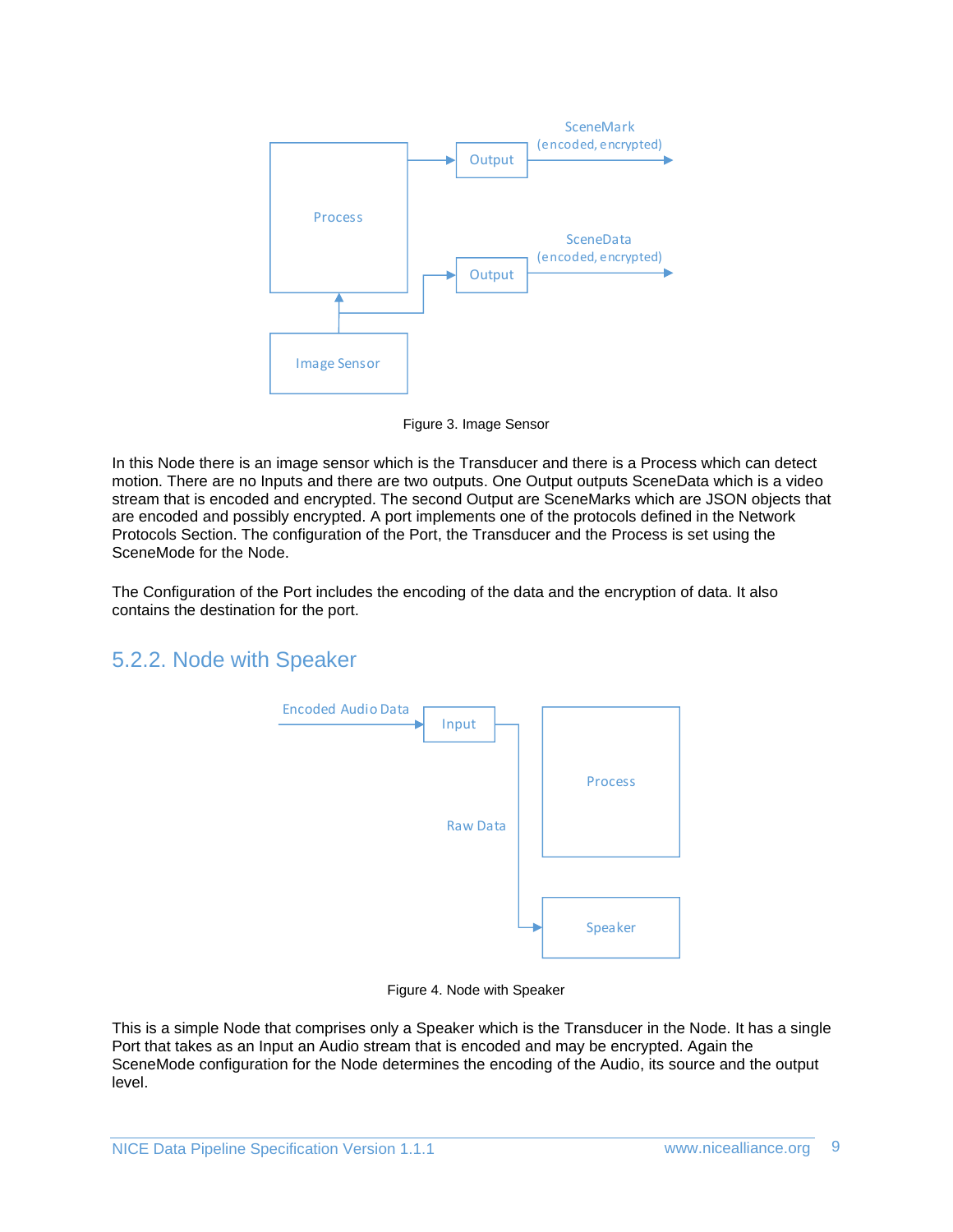### <span id="page-9-0"></span>5.2.3. Node with Computer Vision Algorithm



Figure 5. Node with Process

This node does not have a Transducer. It receives SceneData and SceneMarks from other Nodes and performs a process on the data. The Process, its Inputs and Outputs are defined by setting the SceneMode for the Node.

# <span id="page-9-1"></span>**6. Setting Up a Data Pipeline**

The Data Pipeline for Device Node shall be constructed by a DataPipelineController. The DataPipelineController shall request permission from the NICE Account Service to set up a Control Session. Once this permission has been provided the DataPipelineController shall interact with each Node to configure the SceneModes. The SceneMode Object defines the functionality of the Node and the interconnection with other Nodes.

The DataPipelineController may also configure a Data Pipeline for App. A DataPipelineController provides a Control API to NICE Apps to provide specific services to NICE Apps. The DataPipelineController takes the role of defining a Data Pipeline using Devices and Services. Data Service may further enhance the output of the Data Pipeline by analyzing data or performing cross analysis of data from multiple Devices for example. The Data Service may also aggregate requests for data from multiple Apps. A device can interact with a single NICE App or Data Service at a time. However multiple Apps can interact with a Data Service.

The Data Service shall have the same Control API as the Device Node. It may also extend the API to provide enhanced services. The Data Service shall abstract the Nodes from Devices. The NICE App does not need to set up a Control Session with each Device Node. The NICE App can create a Control Session with the Data Service Controller to request data and query which nodes are available. The Data Service takes care of creating the Control Session with each Node.

# <span id="page-9-2"></span>**7. Overview of Objects in the Data Pipeline**

There are 3 major Objects that exist within the Data Pipeline:

- 1. SceneMode
- 2. SceneMark
- 3. SceneData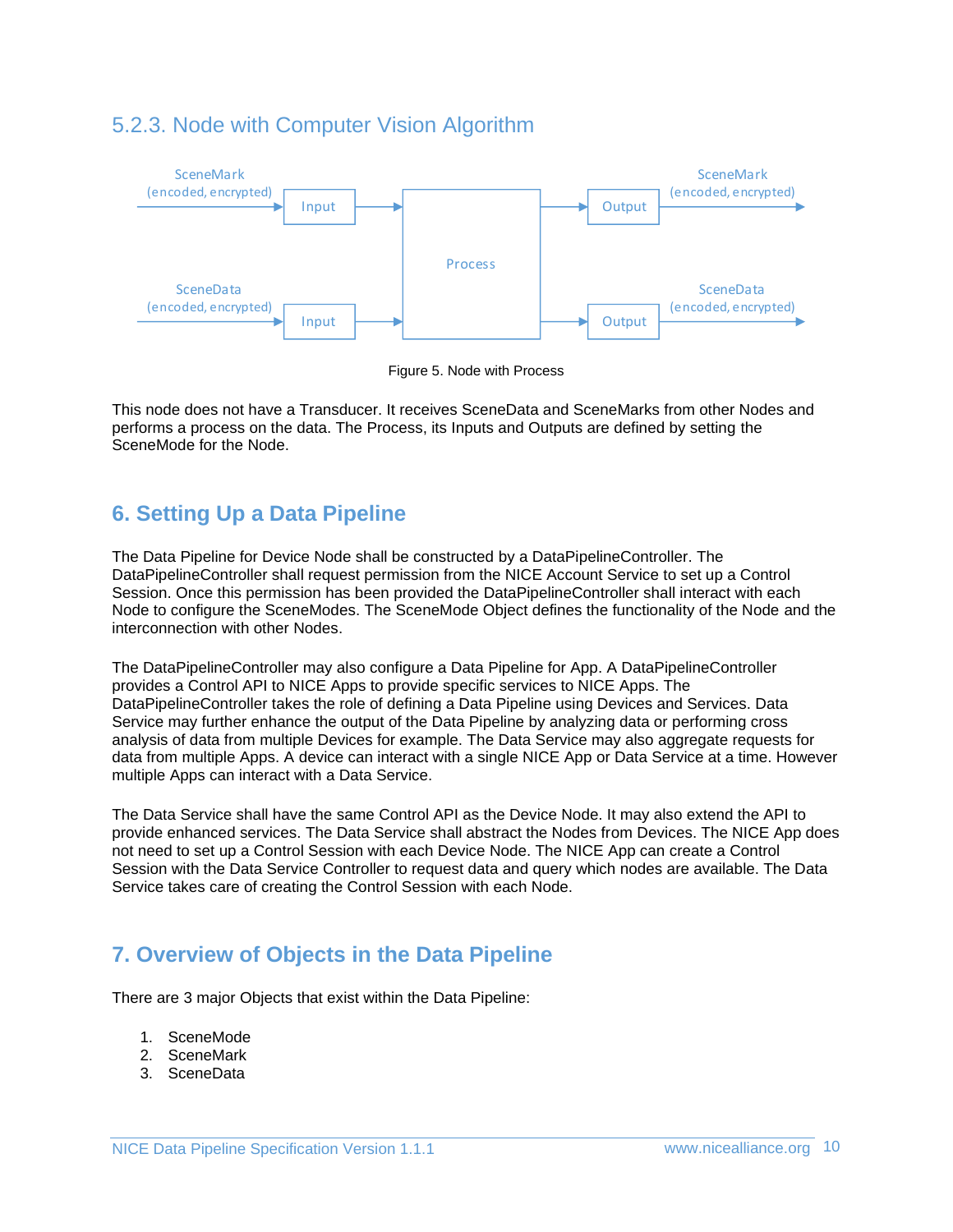- 4. The SceneMode Object is used to define the configuration of each Node and the interconnection between Nodes. The SceneMark and SceneData Objects are representations of the Data that is processed by the Data Pipeline.
- 5. The Pipeline produces a sequence of SceneMark and SceneData objects that are consumed by either the Data Service or the NICE App. SceneMark Objects may be manipulated by different Nodes in the Data Pipeline. This may entail adding additional fields to the SceneMark object that are the result of the Nodes processing either the SceneMark or SceneData. Nodes may also further generate SceneData that is the result of processing previous SceneMarks and SceneData. For example a Node that is capable of detecting faces may process a video frame from SceneData generated by a previous Node and extract the rectangles from the frame which correspond to the faces that have been detected. These may be extracted and encoded separately as new SceneData.
- 6. Once each Node has been configured bya SceneMode Object, the Data Pipeline is constructed and produces a sequence of SceneModes and SceneData in accordance to the SceneModes provided to each Node.

| <b>SceneMode</b>                                                                                                                                                                                                      | <b>SceneMark &amp; SceneData</b>                                                                                                                                                      |  |
|-----------------------------------------------------------------------------------------------------------------------------------------------------------------------------------------------------------------------|---------------------------------------------------------------------------------------------------------------------------------------------------------------------------------------|--|
| <b>Configuration of the Network</b>                                                                                                                                                                                   | <b>SceneMark</b>                                                                                                                                                                      |  |
| Configuration of Sensor(s)<br>$\bullet$<br>Setting of Processing<br>٠<br>SceneModes<br>$\cap$<br><b>Analysis Level</b><br>$\Omega$<br><b>Audio Processing</b><br>$\Omega$<br><b>Triggers for SceneMark</b><br>$\circ$ | Formatted Data Describing Scene Captured by<br>$\bullet$<br>Network of Cameras<br><b>Time Stamps</b><br>$\bullet$<br>Objects Detected, Labelled and Characterized<br><b>SceneData</b> |  |
| Generation<br>Input and Output Stream<br>$\bullet$<br>Mappings & Configurations                                                                                                                                       | Video, Audio and Sensor Data<br>$\bullet$<br>Reduced to Relevant Clips Associated<br>$\circ$<br>with SceneMarks Describing the Scene                                                  |  |

# <span id="page-10-0"></span>7.1. SceneMode

The SceneMode Object is used to define the SceneMode including the inputs and outputs to and from the Node that implements the SceneMode.

A SceneMode defines which type of data is to be prioritized by the capture of frames and the processing of the captured frames.

The SceneMode also provides the configuration of a Node. The SceneMode defines the inputs and outputs, the configuration of the sensor and the processing of data within the Node. A SceneMode defines a workflow which specifies the settings for one or more sensor devices, as well as other necessary sensor behaviors. It also defines the Computer Vision (CV) and/or AI algorithms are to be engaged in the Node for processing the captured data. It also determines the requisite SceneData and possibly also SceneMarks and their content.

For example Face SceneMode will prioritize the capture of faces within a sequence of frames. When a face is detected, the camera system will capture frames with the faces present where the face is correctly focused, illuminated, and where necessary, sufficiently zoom to enable facial recognition to be executed with the highest possible chance of success.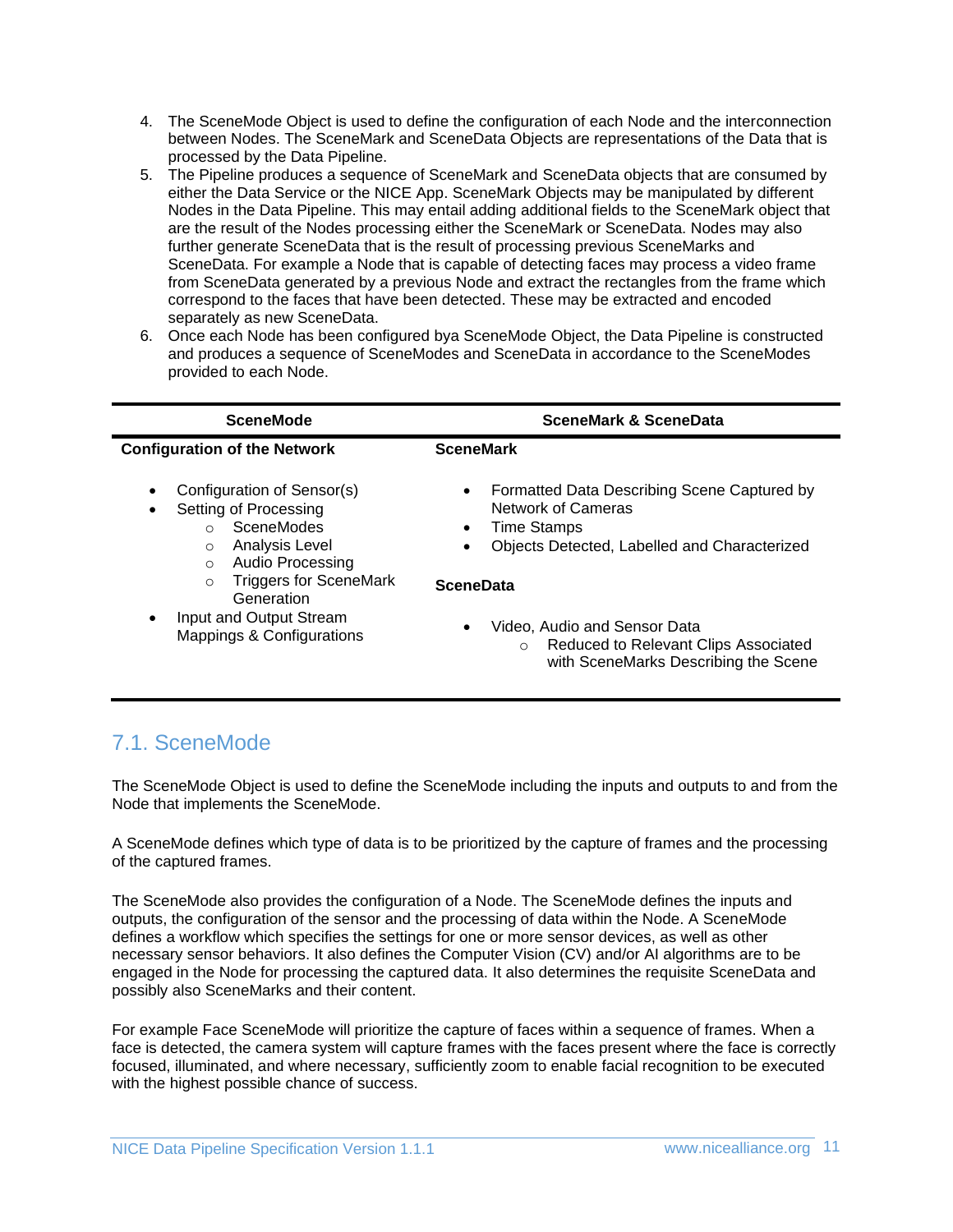When more than one face is detected, the camera shall capture as many faces as possible correctly. The camera may use multiple frames with different settings optimized for the faces in view. For example, for faces close to the camera the camera is focused close, and then for faces further away, digital zoom and longer focus should be used.

# <span id="page-11-0"></span>7.1.1. SceneMode Configuration

The SceneMode determines the data that is expected to be generated for each Device.

The SceneMode defines the data that the Device should prioritize. The SceneMode also incorporates the trigger conditions which shall be used to generate a SceneMark.

The configuration is made up of the following components:

- 1. SceneMode
- 2. Analysis Stage
- 3. SceneData Generation Parameters
- 4. Analysis Region
- 5. Scheduling

# <span id="page-11-1"></span>7.1.2. Types of SceneMode

The following SceneModes are defined:

- 1. Motion
- 2. Face
- 3. Human
- 4. Vehicle
- 5. Label
- 6. Animal
- 7. TextLogoQRCode
- 8. Custom
- 9. Loitering
- 10. Intrusion
- 11. Falldown
- 12. Violence
- 13. Fire
- 14. Abandonment
- 15. SpeedGate
- 16. Xray
- 17. Facility

Label SceneMode is a generalized labeling of images captured by the camera. This is typically the output of a general purpose labeling CNN trained on something like the ImageNet data set. This is in contrast with Face or Vehicle SceneMode where the CNN is trained on a specialized data set of vehicles or faces.

The SceneMode may generate data fields in the SceneMark associated with other SceneModes. The purpose of the SceneMode is guide the capture of images to suit the mode and define a minimum workflow for generating the data is defined by the SceneMode.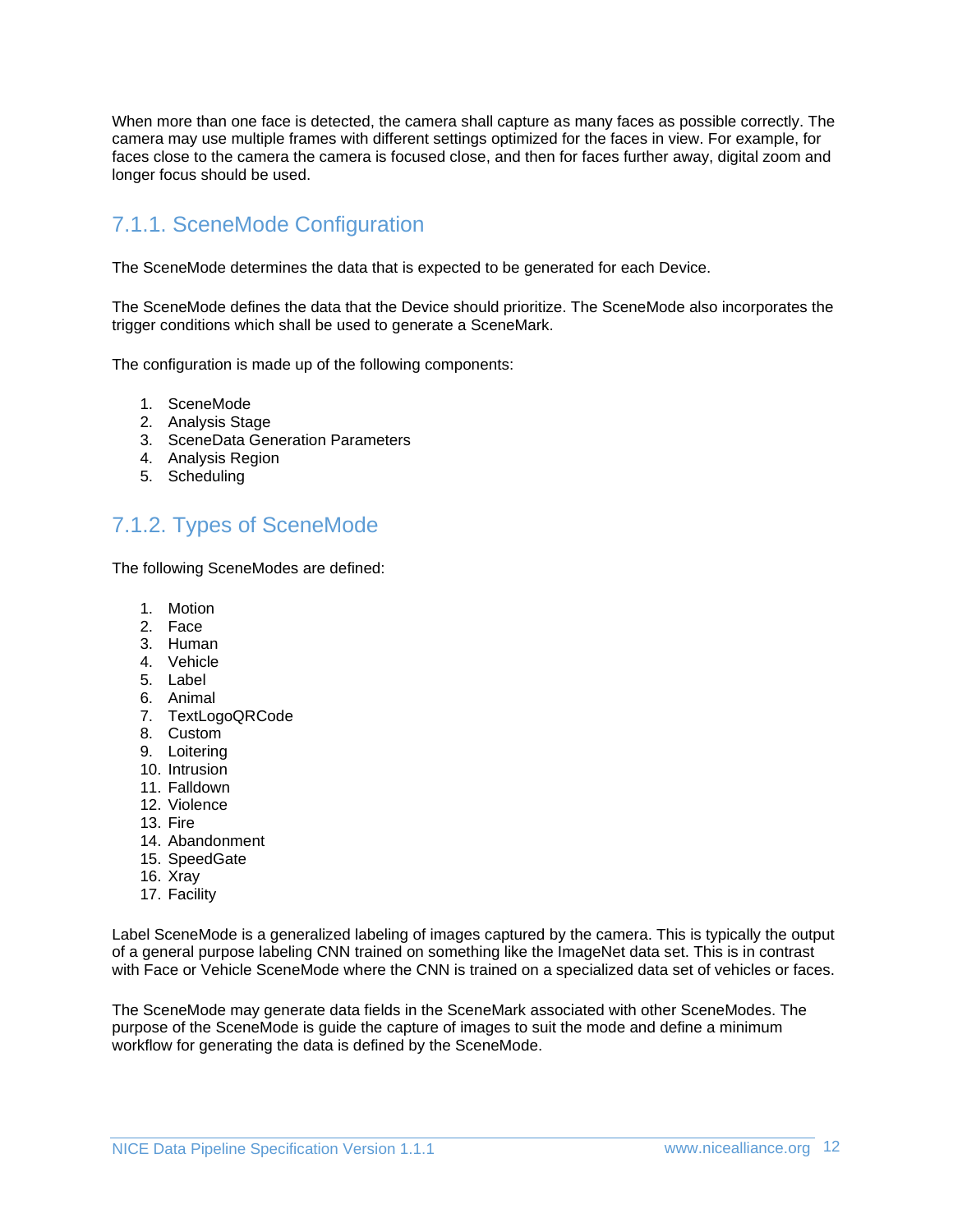At the App level the App does not have insight into the specific configuration of the Device and how the Device is capturing images. The SceneMode configures the Device to produce the data required by the Data Pipeline.

### <span id="page-12-0"></span>7.1.3. Analysis Stage

Each SceneMode shall have an Analysis Stage. The Analysis Stage defines a condition upon which a SceneMark shall be generated and the SceneData defined for the SceneMode shall be captured and processed.

The AnalysisStage is one of the following:

- 1. Motion the Process is capable of detecting motion within the field of view.
- 2. Detect the Process is capable of detecting the item associated with the Scene. For example in the case of SceneMode being set to Face, Item Detected means that a Face has been detected. Detected means that a region has been identified where there is a high probability that a face is present within the region.
- 3. Recognize the Process is capable of identifying the detected item. For example in the case of the Label SceneMode, where an item has been detected "Recognized" means the item can be labelled. In the case of Face SceneMode, "Recognized" means that the ID of the face has been determined. The SceneMode configuration enables reference images for categories that are to be identified.
- 4. Characterize means that a characteristic for the Item can be determined. For example in Face SceneMode "Characterized" means that some feature of the detected face has had an attribute associated with it. For example a mood has been attributed to the detected face.

A Process in a Node is capable of performing at least one of these Analysis Levels.

# <span id="page-12-1"></span>7.1.4. SceneMark Generation and Appending to SceneMarks

In case of a Node that is generating a SceneMark the AnalysisStage indicates the condition for the generation of the SceneMark:

- "Motion": the SceneMark shall be generated when motion is detected within the field of view.
- "Detect": the SceneMark shall be generated when the item defined by the SceneMode is detected.
- "Recognize": the SceneMark is generated when a specific instance of an item has been identified or recognized.
- "Characterize": the SceneMark is generated when a characteristic of an item is detected. For example in case of a face when a particular expression is detected.

In case of a Node that is receiving a SceneMark as an input, the Node may append further information to the SceneMark:

- "Motion": is not relevant as it is only used as a trigger to generate a SceneMark.
- "Detect": information regarding the detected item is appended to the SceneMark.
- "Recognize": information regarding the identified instance is appended to the SceneMark.

"Characterize": the characteristic of an item is appended to the SceneMark.

# <span id="page-12-2"></span>7.1.5. AnalysisThreshold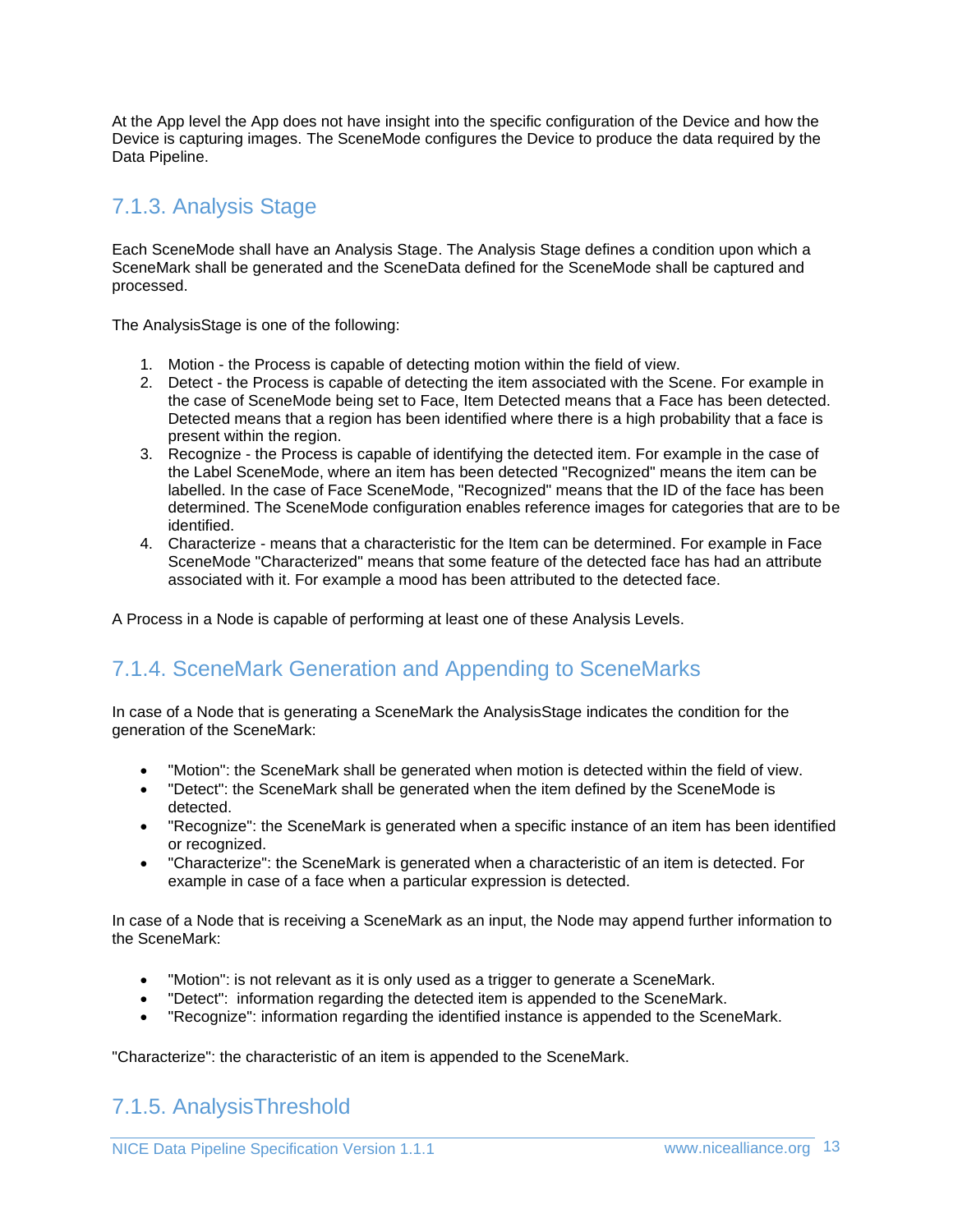The SceneMode shall define a threshold for which the SceneMark shall be generated. For example in the case of Human SceneMode a threshold 0.7 means that a SceneMark shall be generated if the Human detection algorithm has a greater than 70% certainty that a human has been detected.

### <span id="page-13-0"></span>7.1.6. LabelRefDataList

The App may provide reference images to enable the Recognition step. For example in Face SceneMode, the recognition step will require reference face to match the detected face against. The SceneMode has a field for reference images which can be used to enable this match when required. For example one or more images of a person may be supplied. These images are processed in accordance with the trained algorithm and programmed into the AI model for the SceneMode to enable the matching to occur. In other instances the AI model may be already capable of recognition. For example the model has specific objects, animals or vehicles already programmed into it.

Multiple Nodes may be configured to create a Pipeline where the first Node detects motion, the second Node detects the presence of a face and a third Node recognizes the Face. Alternatively a powerful Node may be capable of performing multiple of these operations at the same time for example a single Node may be capable of performing the steps of Face Detection and Face Recognition within the Node.

# <span id="page-13-1"></span>7.1.7. AnalysisRegion

If this is defined the analysis shall only be performed within the region defined by the array of points.

# <span id="page-13-2"></span>7.1.8. Scheduling

This defines the times when the analysis should be performed and SceneMarks generated.

# <span id="page-13-3"></span>7.1.9. CustomAnalysis

The Device may have one or more Modes that are proprietary to the device. The Device may have an Artificial Intelligence algorithm tailored for a specific purpose. For the purposes of this specification it is assumed that the model is trained a particular data set which has been labelled where each label is known to the developer of the algorithm. The algorithm is capable of locating items according to the networks training. The algorithm may offer further classification of the items. These two steps correspond to the Item Detected trigger and the Item Recognized trigger fields. If the implementation is capable of tracking recognized items, the trigger may also be generated if the item disappears.

The CustomAnalysisID is a unique ID for the analysis algorithm that is to be used by the processing stage.

# <span id="page-13-4"></span>7.2. SceneMark

A SceneMark is a compact representation of a recognized Scene of interest based on intelligent interpretation of the time- and/or location- correlated aggregated events. SceneMarks may be used to extract and present information pertinent to consumers of the sensor data. SceneMarks may also be used to facilitate the intelligent and efficient archival/retrieval of detailed information, including the raw sensor data. In this role, SceneMarks operate as an index into a much larger volume of sensor data.

# <span id="page-13-5"></span>7.2.1. SceneMark Identifier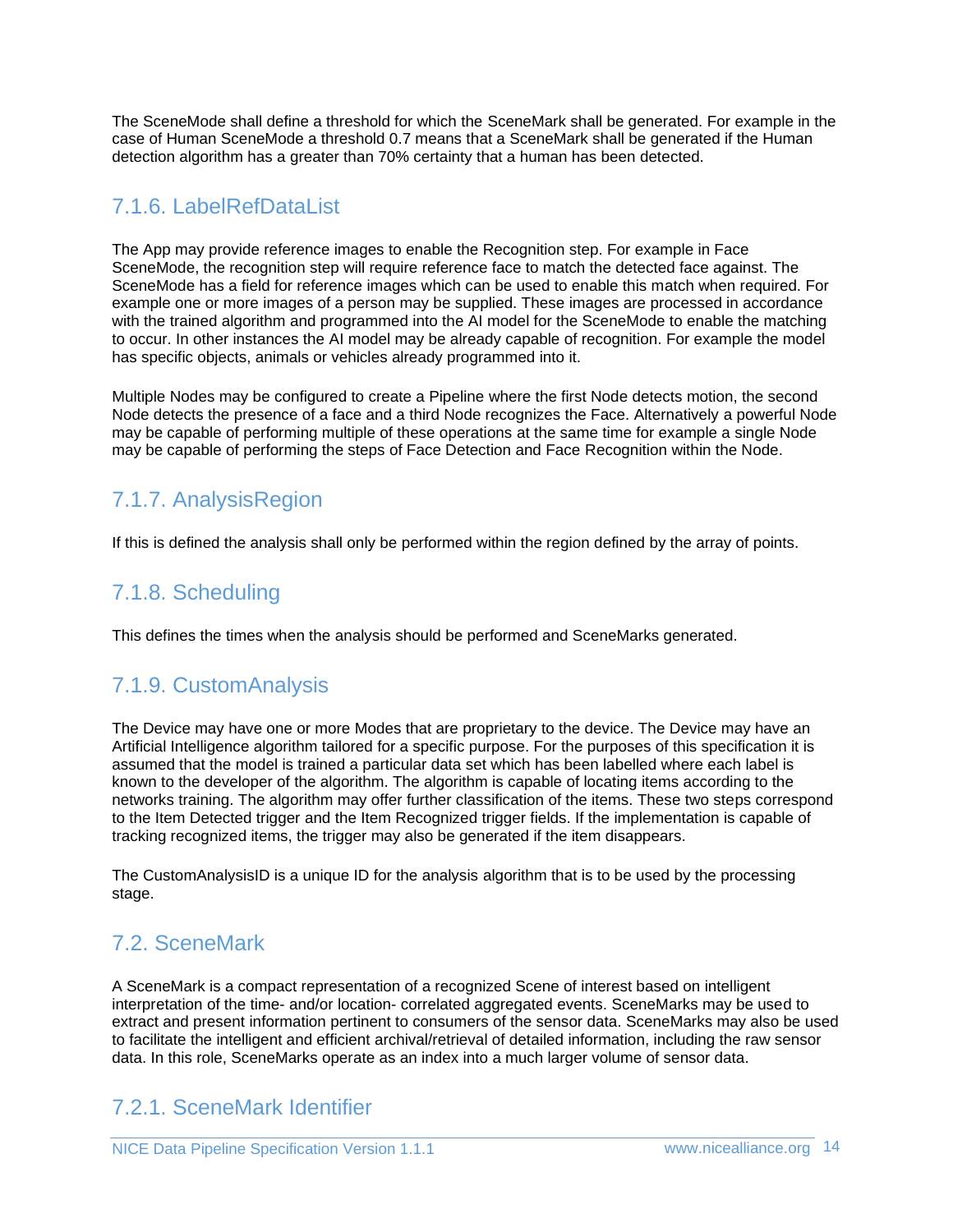The SceneMark Identifier is a unique ID for each SceneMark. This is used to track the SceneMark through the Data Pipeline and when it is stored. Refer to NICE Identifier Structure in detail.

### <span id="page-14-0"></span>7.2.2. SceneMark Generation

The Process shall trigger the generation of SceneData and a SceneMark when an event that conforms to the trigger condition defined in the SceneMode occurs. The SceneMark provides reference metadata for the SceneData that has been generated. The completeness of the SceneMark is determined by the analysis capabilities of the Node. If the device can only perform motion detection, a partial SceneMark shall be generated. Additional information may be added to the SceneMark by Nodes to which the SceneMark is an input.

The analysis shall also provide bounding boxes for each object detected with the probability of the label of the object. The labeling provided by the low level of analysis may be more refined than these categories. For example with vehicle it may include automobile and model.

The Custom analysis mode is a mode that is embedded in the device and is proprietary to the device.

# <span id="page-14-1"></span>7.2.3. SceneMark Caching

The allocation of the cache for SceneMarks and SceneData may be defined as part of the SceneMode configuration. In case that there is no definition of the SceneMode and SceneMark cache size, the cache shall be used as a single cache for both SceneData and SceneMarks. In case that the cache becomes full, the cache shall overwrite the oldest entries in the cache.

The source of SceneMarks that are cached may be other Nodes (as defined in the SceneMode) or the sensor within the Node.

In case SceneMarks are cached, the SceneMark manifest provides a means for navigating through SceneMarks in a logical manner based on time. The SceneMark manifest can be used to create playlists for video or other SceneData to create summaries of events.

The **SceneMarkManifest** is a list of SceneMark. The SceneMark Manifest is divided into time intervals, each interval period contains a list of SceneMarks that occurred within that interval. The Time Interval structure enables an App to navigate through the SceneMark manifest based on time.

The contents of the SceneMarkManifest may be based on the following criteria:

- 1. A list of all SceneMarks generated by a group of devices over a period of time.
- 2. A list of SceneMarks generated by a Control Session initiated by a NICE App.
- 3. A list of SceneMarks generated by a single Device.
- 4. Any combination of the above.

The Node that stores the SceneMarks shall maintain a SceneMark manifest and enable NICE Apps and Data Services to access this file so as to enable navigation through SceneMarks.

### <span id="page-14-2"></span>7.2.4. SceneMarkManifest Object

The SceneMarkManifest is a directory of SceneMarks with their storage locations. The SceneMarkManifest is organized in time periods to enable Apps to chronologically locate SceneMarks.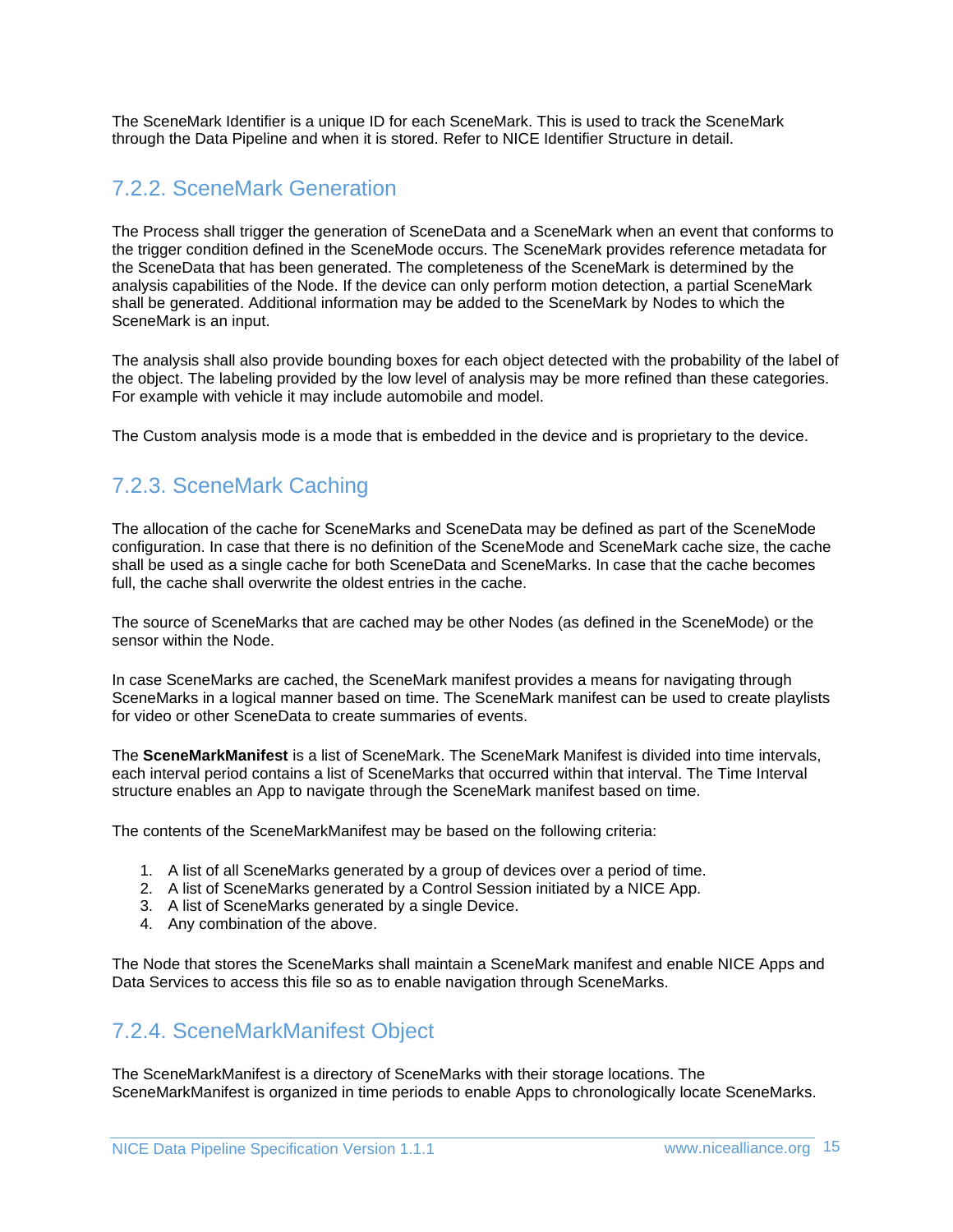### <span id="page-15-0"></span>7.3. SceneData

SceneData is captured or provided by a group of one or more sensor devices and/or sensor modules, which includes different types of sensor data related to the Scene and also further processed or analyzed data. SceneData can be thought of as a sample or snapshot of a Scene. SceneData can also include different types of meta data from various sources. Examples include timestamps, geolocation data, ID for the sensor device, IDs and data from other sensor devices in the vicinity.

SceneData is generated by NICE devices in accordance with the SceneMode that has been configured by an App. SceneData is made up of still image, video, audio data.

A Node may support the following video codecs and container format:

- Codec format

- H.264, ISO/IEC 14496-10 Advanced Video Coding

- H.265, ISO/IEC 23008-2 HEVC

- JPEG, ISO/IEC 10918-1:1994. Information technology -- Digital compression and coding of continuous-tone still images, lossless

- Container format for H.264, H.265 and JPEG

- ISO/IEC, 14496-12:2004 (MPEG-4 Part 12: ISO base media file format) for audio and video.

- Container format for JPEG

- JFIF, ISO/IEC 10918-5:2013. Information technology -- Digital compression and coding of continuoustone still images: JPEG File Interchange Format (JFIF)

Configuration of Devices may also be included as part of the SceneData. Where SceneData is cached or stored, SceneData can be navigated through by using SceneMarks with references to the SceneData file.

### <span id="page-15-1"></span>7.3.1. SceneData Identifier

The SceneData Identifier is a unique ID for each component of the SceneData. This is used to track the SceneData through the Data Pipeline and when it is stored. Refer to NICE Identifier Structure fore more detail.

### <span id="page-15-2"></span>7.3.2. SceneData Generation

SceneData shall be created by encoding the output of the sensor as either still images, video clips and/or audio. The duration of video generated in a response to a trigger is determined as one the parameters in the SceneMode. It is desirable to reduce the amount of video generated as SceneData to a minimum to minimize storage and bandwidth costs. For different applications there may be different requirements for different duration of video.

### <span id="page-15-3"></span>7.3.3. SceneData Configuration

The SceneMode determines which SceneData should be captured when a SceneMark is generated. For example if a SceneMark is generated then a period of video should be captured. The video may start before the time stamp of the SceneMark and end after the SceneMark's time stamp. Examples of SceneData that may be captured may be the following: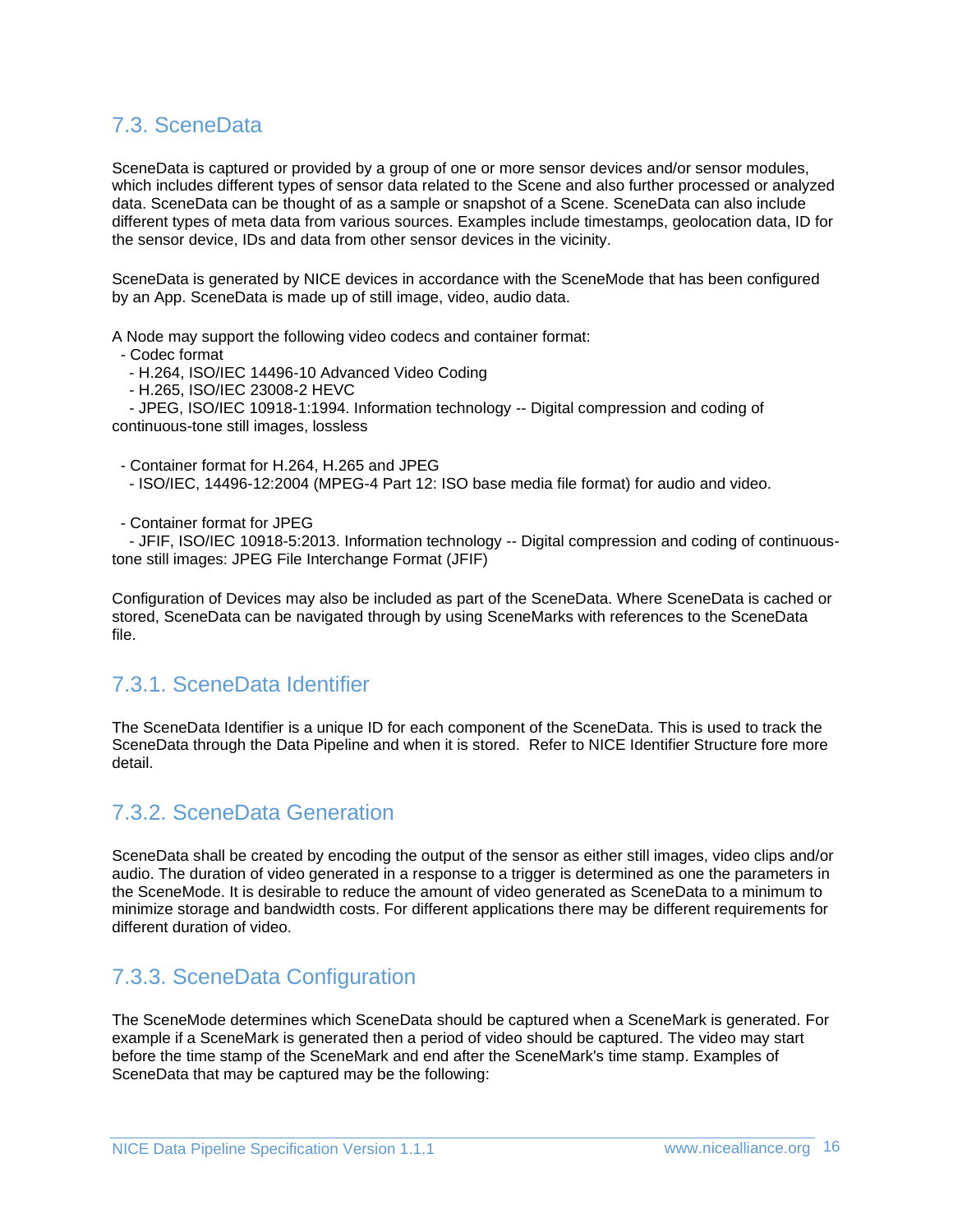- 1. RGB, IR or RGB-IR including audio.
- 2. RGB or IR including audio.
- 3. Audio only.

The SceneMode defines the type and amount of SceneData that is generated when a Trigger occurs. For example, the SceneMode configuration may indicate that 10 seconds of video before the trigger and 30 seconds after the trigger shall be generated as SceneData. This is set in the SceneData configuration field of the SceneMode object. Multiple SceneMarks may reference a single video file of SceneData if triggers happen more rapidly than the period defined for SceneData. For example where multiple triggers occur within 30 seconds and the SceneData is defined for each trigger is 30 seconds. Where multiple triggers occur within those 30 seconds, the SceneMarks generated for each trigger shall reference the same video file that makes up the SceneData for the trigger.

### <span id="page-16-0"></span>**8. Control Interface API**

The following APIs may be called to configure the SceneMode.

### <span id="page-16-1"></span>8.1. GetSceneMode

#### **Function**

The Node uses this API to fetch the SceneMode from the DataPipeline Controller.

#### **Protocol(s) Used to Make Calls**

WebAPI

#### **Direction**

Caller DEVICE Callee DataPipelineController

#### **Request Parameters**

SceneModeRequest Object

#### **Acknowledgement Parameters**

SceneMode Object

### <span id="page-16-2"></span>8.2. GetSceneMarkManifest

#### **Function**

Request a list of SceneMarks available on the Node.

#### **Protocol(s) Used to Make Calls**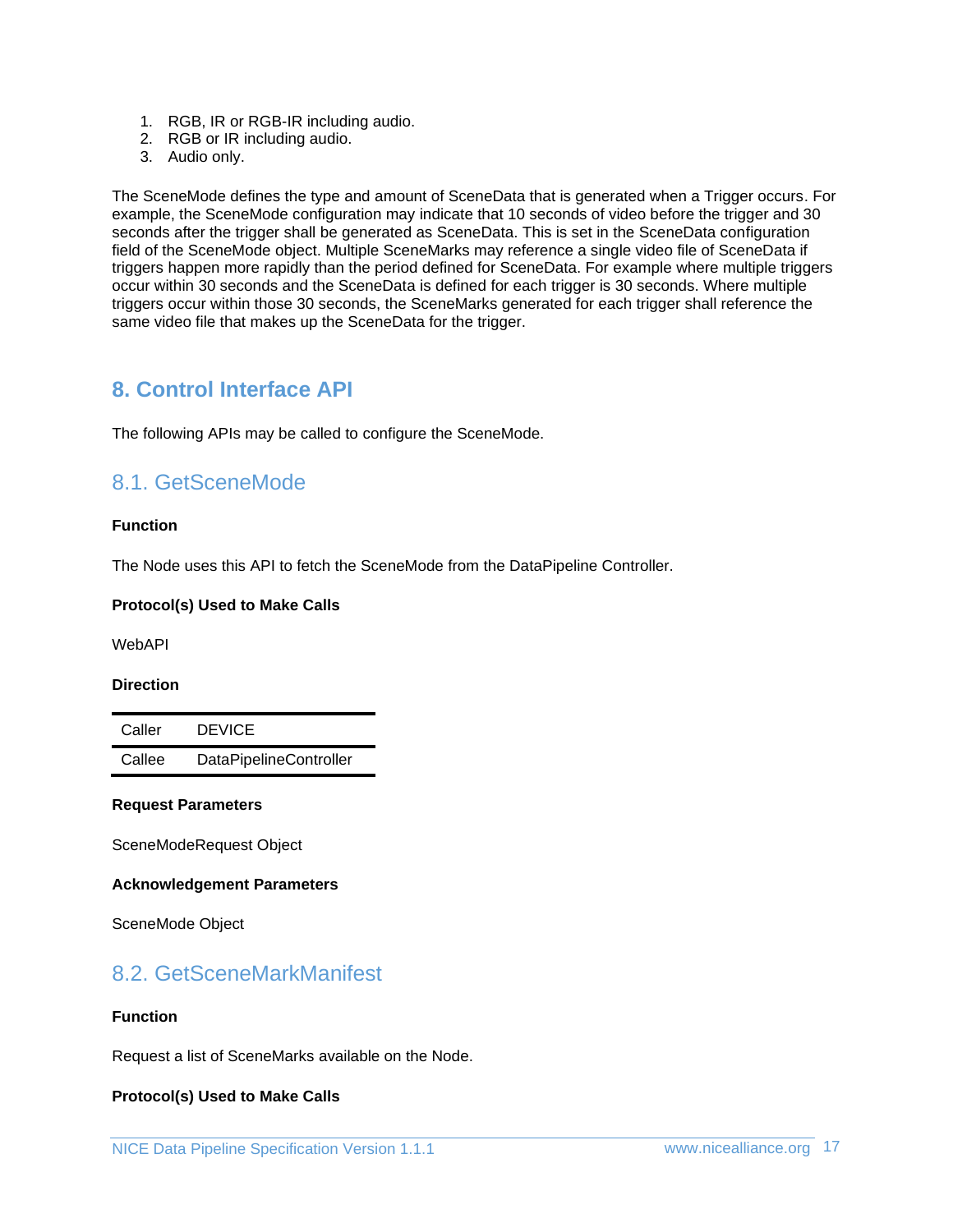WebAPI

**Direction**

Caller APP, NICE AS

Callee NICEDS

#### **Request Parameters**

SceneMarkManifestRequest

#### **Acknowledgement Parameters**

SceneMarkManifest Object

### <span id="page-17-1"></span><span id="page-17-0"></span>**9. Data Interface**

### 9.1. SetSceneData

#### **Function**

A Node, App or Data Service uses this call to upload new SceneData or overwrite SceneData to a location. The SceneData is uploaded as a number of sections to make a complete file. The receiving entity shall rebuild the original file when all of the sections have been received.

#### **Protocol(s) Used to Make Calls**

WebAPI

#### **Direction**

Caller NICEDS, APP, DEVICE Callee NICEDS, APP

#### **Request Parameters**

DataSection Object

**Acknowledgement Parameters**

Empty.

### <span id="page-17-2"></span>9.2. SetSceneMark

#### **Function**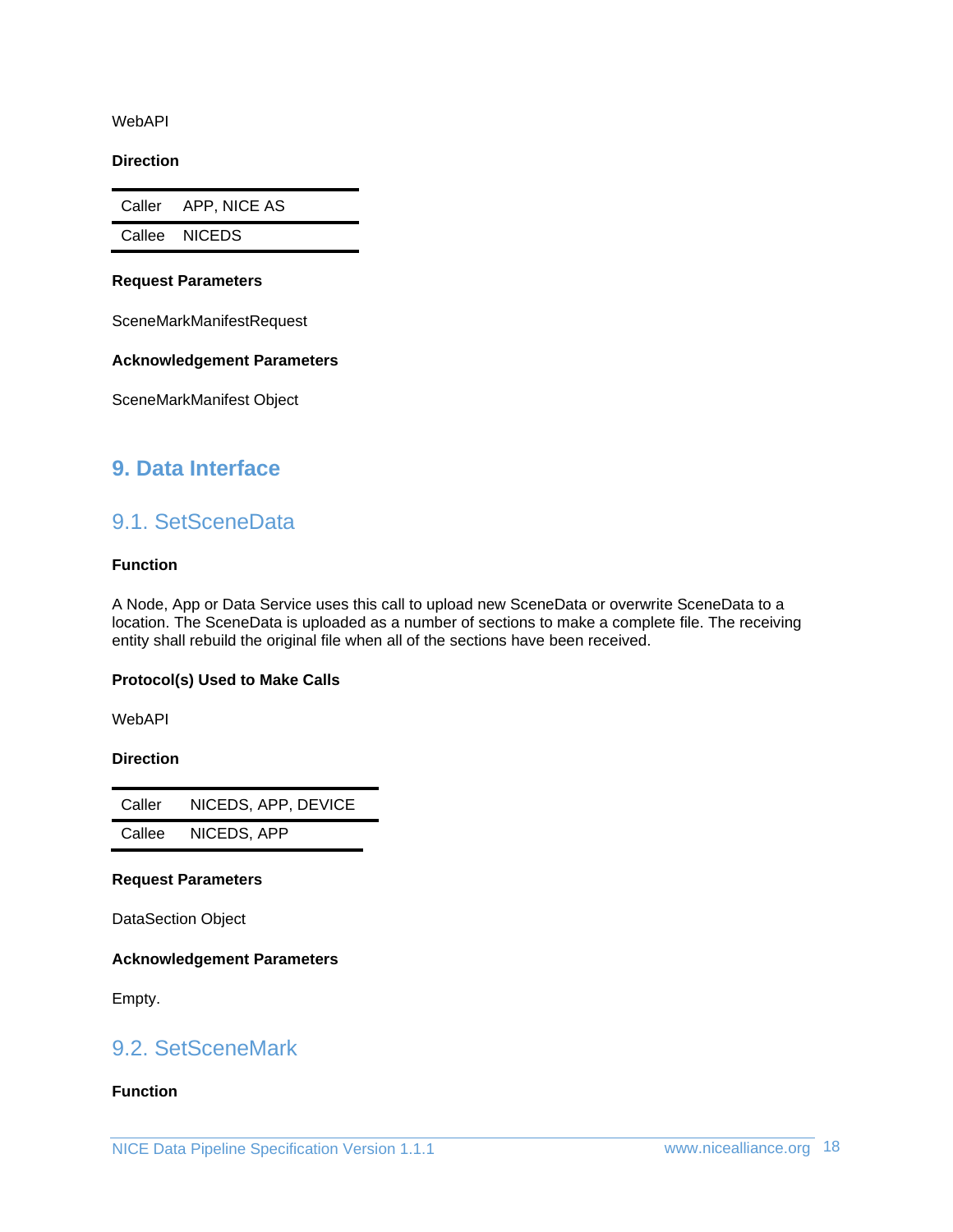The Device must have the function of sending SceneMark to an App or a Cloud Service.

#### **Protocol(s) Used to Make Calls**

WebAPI

#### **Direction**

| Caller | NICEDS, APP, DEVICE |
|--------|---------------------|
|        | Callee NICEDS, APP  |

#### **Request Parameters**

SceneMark Object

#### **Acknowledgement Parameters**

Empty.

# <span id="page-18-1"></span><span id="page-18-0"></span>**10. Data Objects**

### <span id="page-18-2"></span>10.1. SceneMode Object

### 10.1.1. JSON Schema

```
{
    "$schema": "http://json-schema.org/draft-06/schema#",
     "type": "object",
    "title": "SceneMode",
    "properties": {
 "Version": {
 "type": "string",
            "enum": [
                "1.0"
 ]
        },
        "SceneModeID": {
            "type": "string",
            "description": "SceneModeID unique within the scope of this node."
        },
        "NodeID": {
            "type": "string"
 },
 "Inputs": {
            "type": "array",
            "description": "Defines inputs for the Node from other Nodes either within 
the device or external devices. String contains URI for the location of the input.\n",
            "uniqueItems": true,
            "items": {
                "anyOf": [
{
                        "type": "object",
```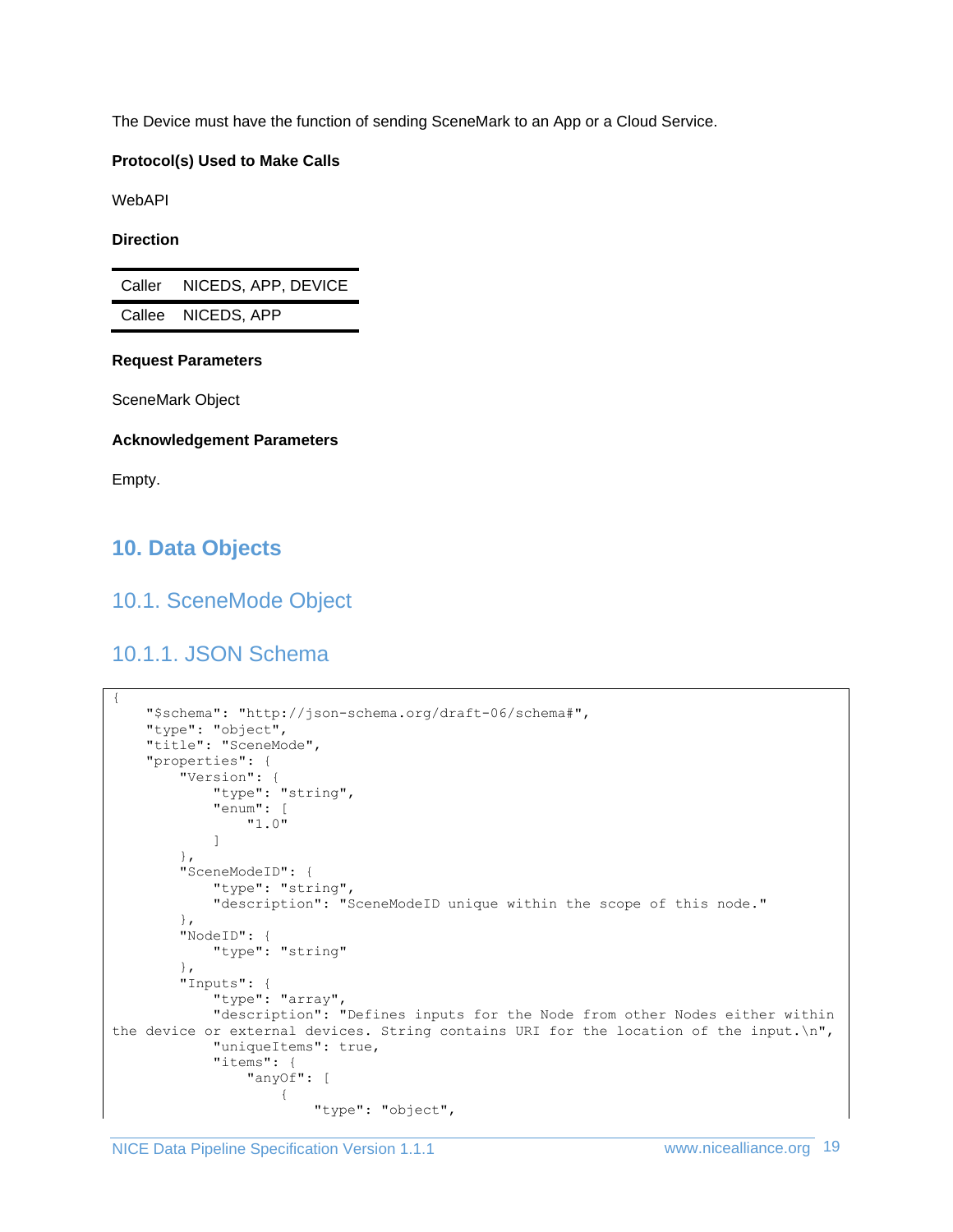```
 "properties": {
                     "Type": {
                        "type": "string"
 },
                    "VideoEndPoint": {
                        "type": "object",
                       "properties": {
                           "CameraFPS": {
                              "type": "integer"
 },
                           "VideoURI": {
                             "type": "string"
 },
                          "Distance": {
                             "type": "string"
 }
 }
 }
 },
                 "required": []
 },
              {
                  "type": "object",
                  "properties": {
                     "PortID": {
                        "type": "string",
                       "description": "ID of the Port which the input is 
made. This reference is used by functions in the Node to reference the Input."
 },
                    "EndPoint": {
                        "$ref": 
"Definitions.json#/definitions/NetworkEndPointSpecifier"
 },
                    "Encryption": {
                        "$ref": "Definitions.json#/definitions/Encryption"
 }
 }
 }
 ]
         }
       },
       "Outputs": {
         "type": "array",
         "description": "Defines outputs including data encoding, protocols and end 
points.",
         "uniqueItems": true,
         "items": {
            "anyOf": [
{
                  "type": "object",
                 "title": "VideoConfiguration",
                 "description": "This configures the output of the video output 
of the Node",
                  "properties": {
                     "Type": {
                       "type": "string",
                       "enum": [
                           "Video"
 ]
 },
                     "PortID": {
                        "type": "string",
```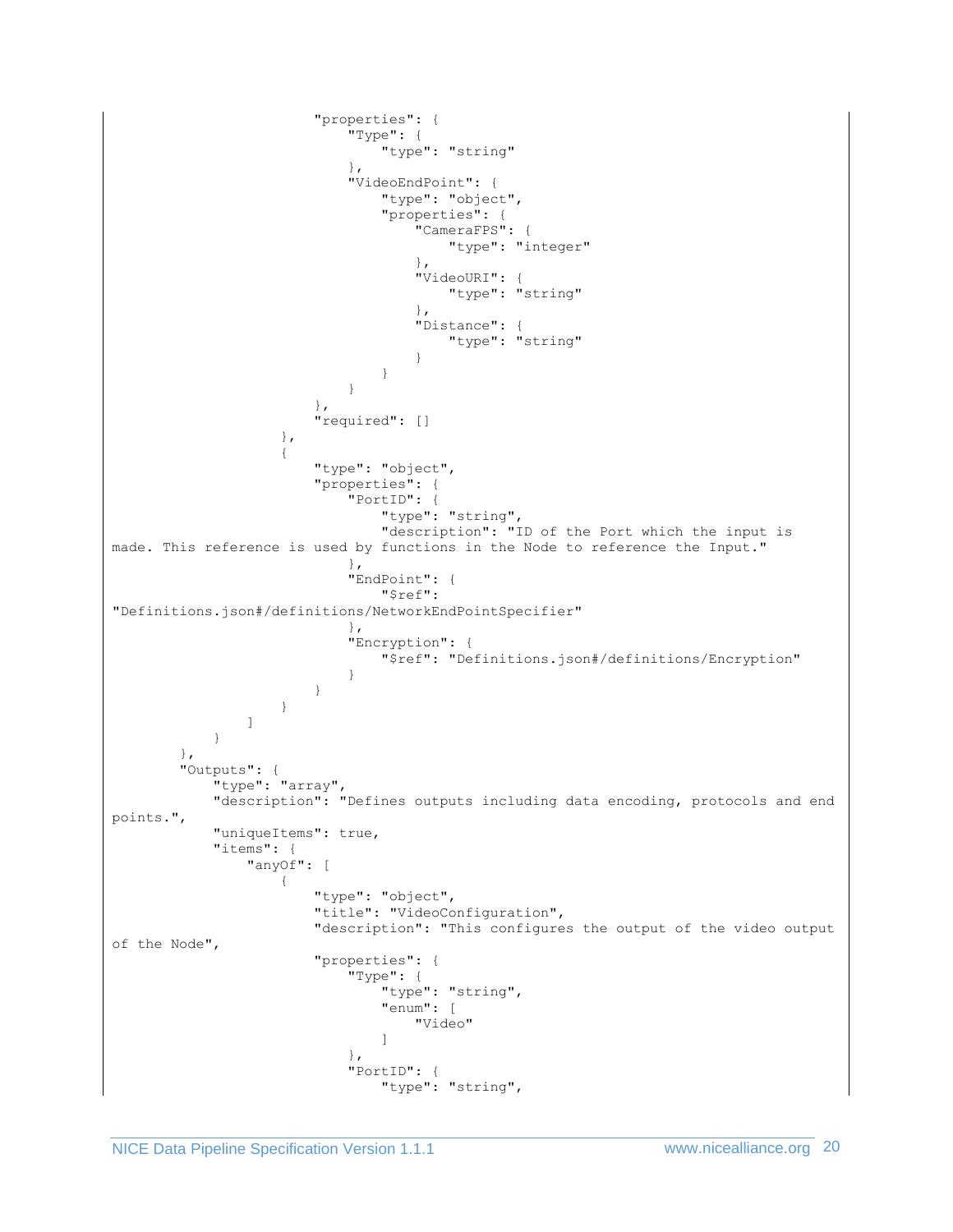```
 "description": "ID allocated within the Node for this 
output. "
 },
                        "FrameRate": {
                            "type": "number",
                           "description": "Frames per second"
 },
                        "Resolution": {
                            "type": "object",
                            "description": "Resolution in pixels.",
                           "properties": {
                               "Height": {
                                   "type": "integer"
  },
                               "Width": {
                                   "type": "integer"
 }
 },
                           "required": [
                               "Height",
                              "Width"
 ]
 },
                        "DestinationEndPointList": {
                            "type": "array",
                           "uniqueItems": true,
                           "items": {
                               "$ref": "Definitions.json#/definitions/EndPoint"
 }
 },
                        "MediaFormat": {
                            "type": "string",
                           "enum": [
                               "JPEG",
                              "H.264",
                              "H.265",
                              "RAW"
 ]
 },
                        "StartTimeRelTrigger": {
                            "type": "number"
 },
                        },<br>"EndTimeRelTrigger": {
                            "type": "number"
 },
                        "MaxChunkSize": {
                            "type": "number"
 },
                        "Encryption": {
                            "$ref": "Definitions.json#/definitions/Encryption"
 }
 },
                    "required": [
                         "PortID",
                        "Type"
\sim 100 \sim 100 \sim 100 \sim 100 \sim 100 \sim 100 \sim 100 \sim 100 \sim 100 \sim 100 \sim 100 \sim 100 \sim 100 \sim 100 \sim 100 \sim 100 \sim 100 \sim 100 \sim 100 \sim 100 \sim 100 \sim 100 \sim 100 \sim 100 \sim 
                  },
                 {
                     "type": "object",
                    "title": "ImageConfiguration",
                    "description": "Image output configuration",
                    "properties": {
                         "Type": {
```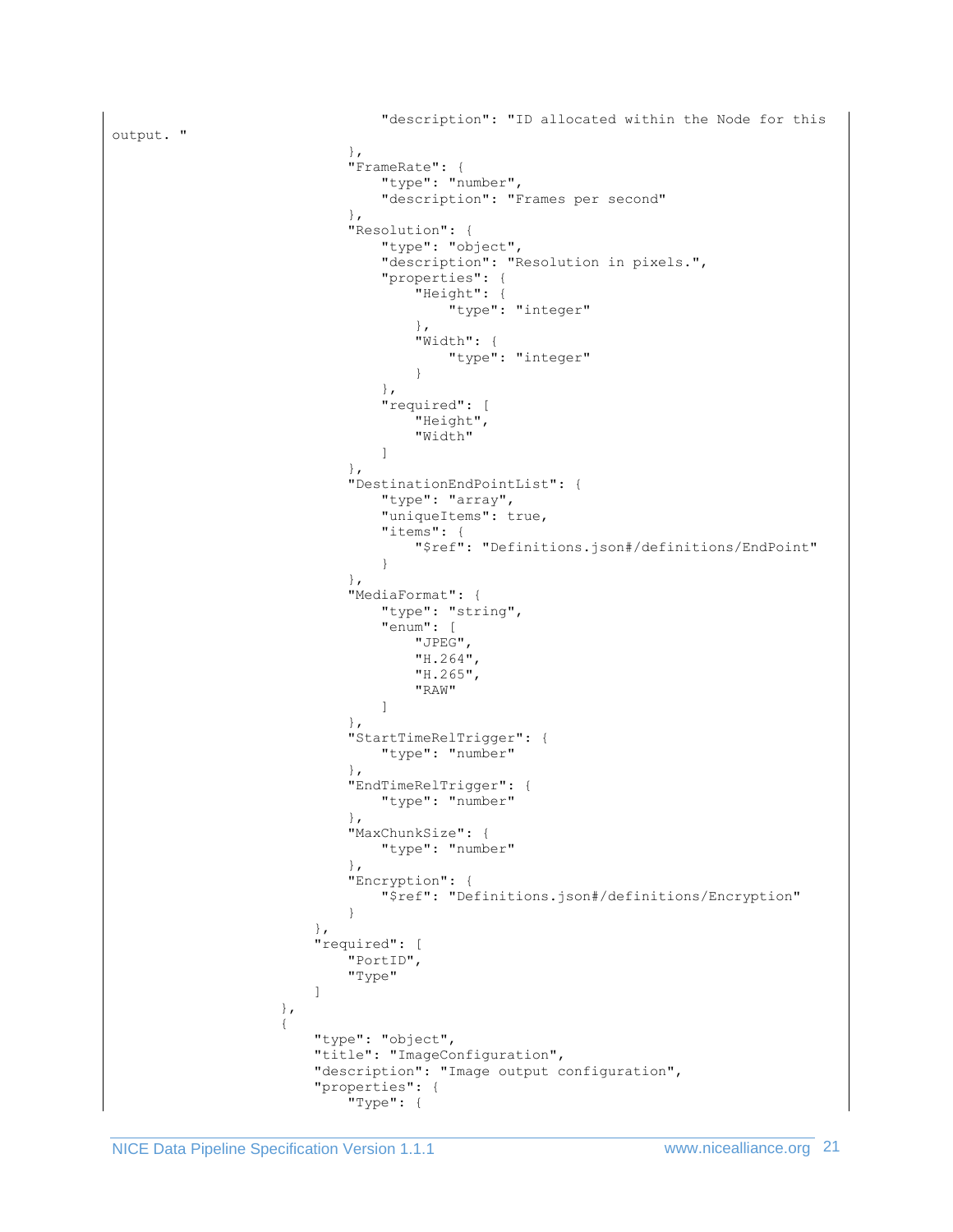```
 "type": "string",
                       "enum": [
                           "Image"
 ]
 },
                    "PortID": {
                        "type": "string"
 },
                     "ImageType": {
 "type": "string",
                        "enum": [
                           "RGB",
                           "IR",
                           "RGBIR",
                          "Depth",
                          "Thermal",
                          "StereoRGB"
 ]
 },
                     "Resolution": {
                         "type": "object",
                        "description": "Resolution in pixels.",
                        "properties": {
                           "Height": {
                              "type": "integer"
 },
                           "Width": {
                              "type": "integer"
 }
 },
                       "required": [
                          .<br>"Height",
                           "Width"
 ]
 },
                    "MediaFormat": {
 "type": "string",
                        "enum": [
                           "JPEG",
                          "RAW"
 ]
 },
                    "DestinationEndPointList": {
                        "type": "array",
                       "uniqueItems": true,
                       "items": {
                           "$ref": "Definitions.json#/definitions/EndPoint"
 }
 },
                    "TimeRelTrigger": {
                        "type": "number"
 },
                    "Encryption": {
                         "$ref": "Definitions.json#/definitions/Encryption"
 }
 },
                 "required": [
                     "PortID",
                    "Type"
\sim 100 \sim 100 \sim 100 \sim 100 \sim 100 \sim 100 \sim 100 \sim 100 \sim 100 \sim 100 \sim 100 \sim 100 \sim 100 \sim 100 \sim 100 \sim 100 \sim 100 \sim 100 \sim 100 \sim 100 \sim 100 \sim 100 \sim 100 \sim 100 \sim 
               }
 ]
 }
```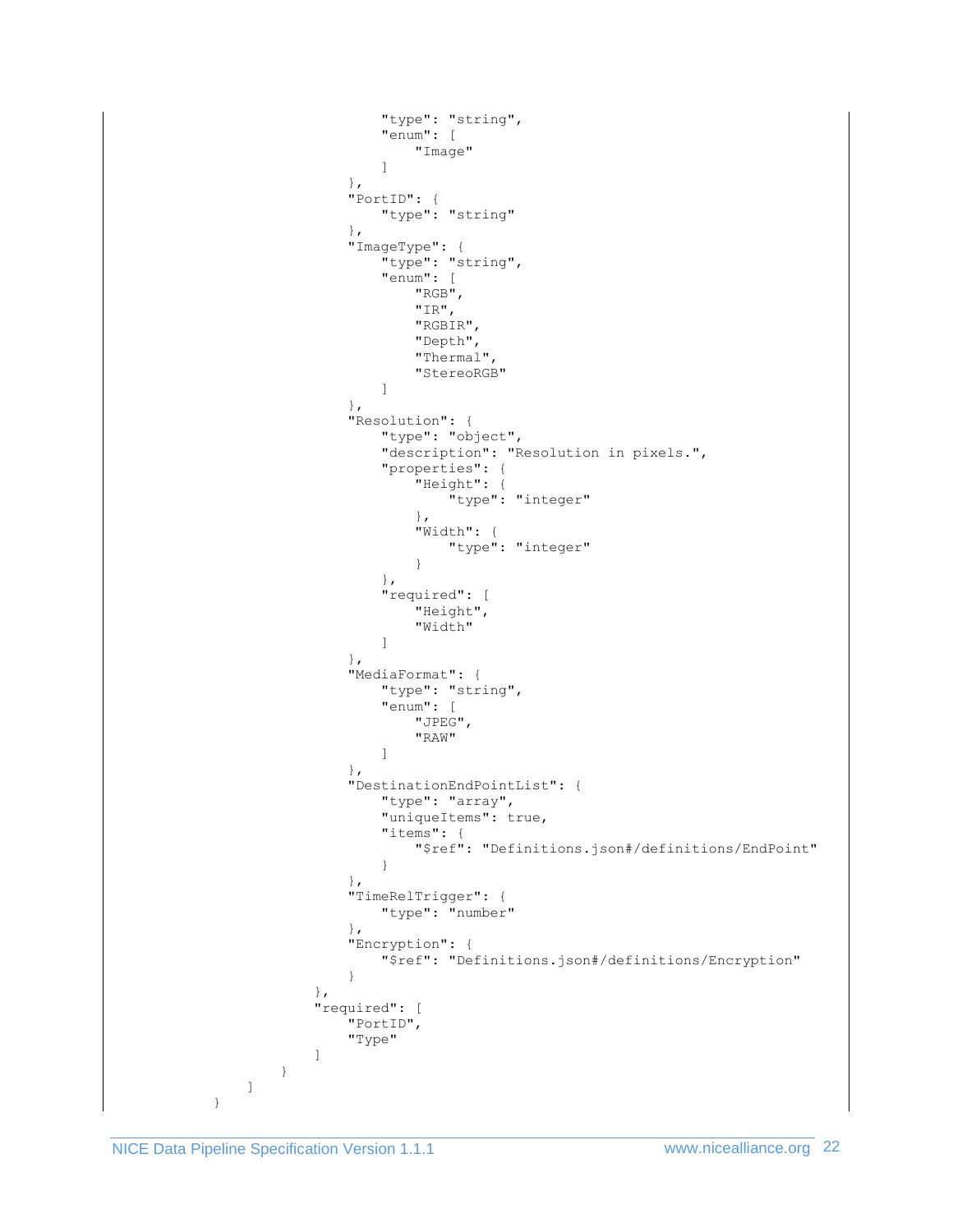```
 },
        "Mode": {
            "type": "object",
            "description": "Defines either NICE defined SceneMode or 
DeviceDefinedAnalysis - which is a proprietary Computer Vision or AI in the device.",
            "properties": {
               "SceneMode": {
                   "type": "string"
 },
               "SceneModeConfig": {
                   "type": "array",
                  "description": "This defines the depth of analysis performed and 
whether a result of an output can be used to drive a subsequent capture of frames.",
                   "uniqueItems": true,
                  "items": {
                       "type": "object",
                      "properties": {
                          "AnalysisStage": {
                              "type": "string",
                             "enum": [
                                  "Motion",
                                 "Detect",
                                 "Recognize",
                                 "Characterize"
 ]
 },
                         "CustomAnalysisID": {
                              "type": "string",
                             "description": "Each algorithm and set of weights has 
a unique ID that is defined by NICE. This value shall be carried in this record."
 },
                         "AnalysisDescription": {
                              "type": "string",
                             "description": "Description of algorithm."
 },
                         "CustomAnalysisStage": {
                              "type": "string"
 },
                          "LabelRefDataList": {
                              "type": "array",
                             "description": "For a specific label the following are 
reference data such as images for the particular label. The Node shall process these 
images to create the appropriate reference vector and store which RefDataIDs have been 
used to create the vector. If new RefDataIDs are detected in the SceneMode object the 
vector shall be regenerated with the listed RefData.",
                              "uniqueItems": true,
                              "items": {
                                  "type": "object",
                                 "properties": {
                                     "LabelName": {
                                         "type": "string",
                                         "description": "Label name for example for 
facial recognition this would be the name or id of an individual."
 },
                                     "RefDataList": {
                                         "type": "array",
                                        "uniqueItems": true,
                                        "items": {
                                             "type": "object",
                                            "properties": {
                                                "RefDataID": {
                                                    "type": "string"
 },
```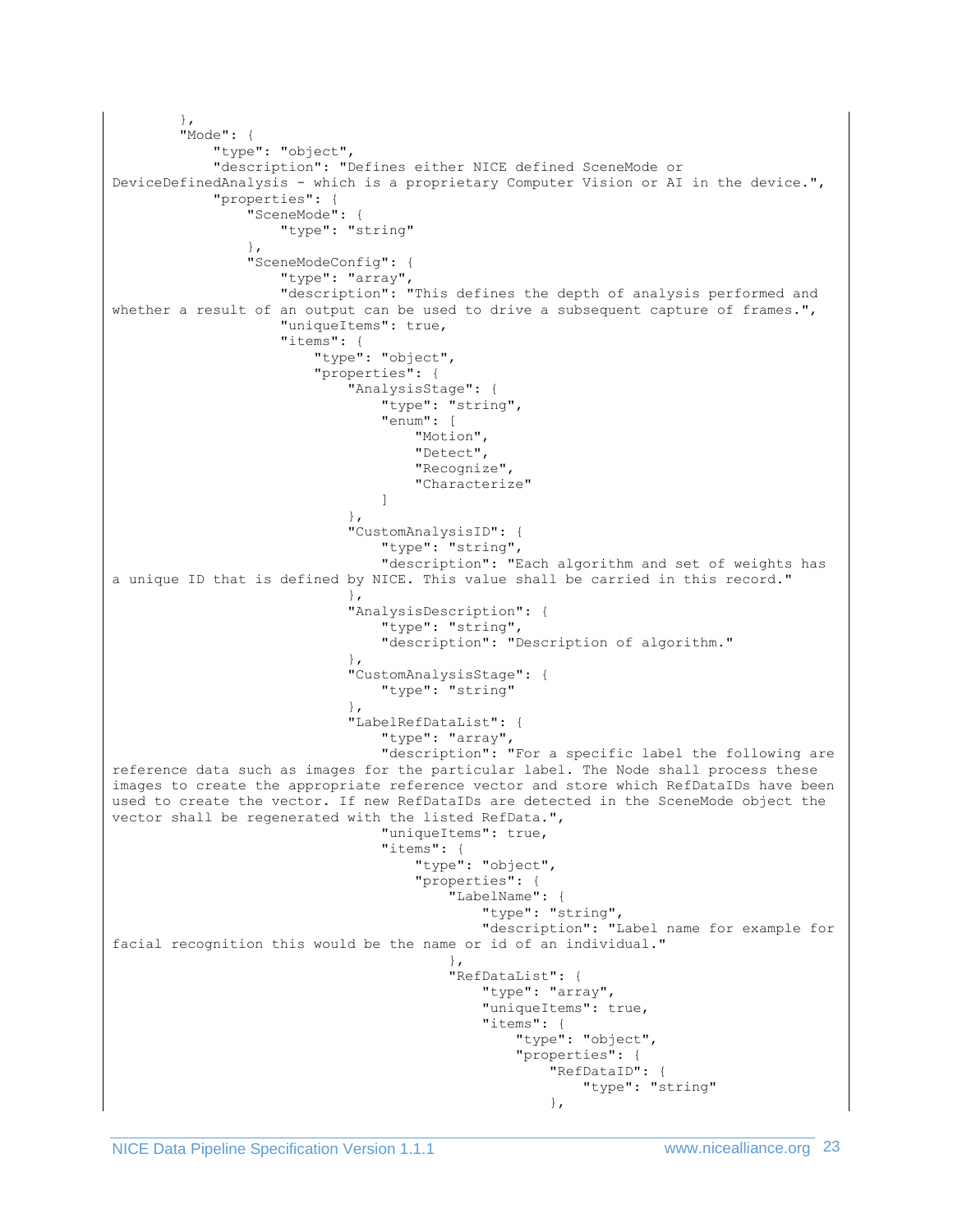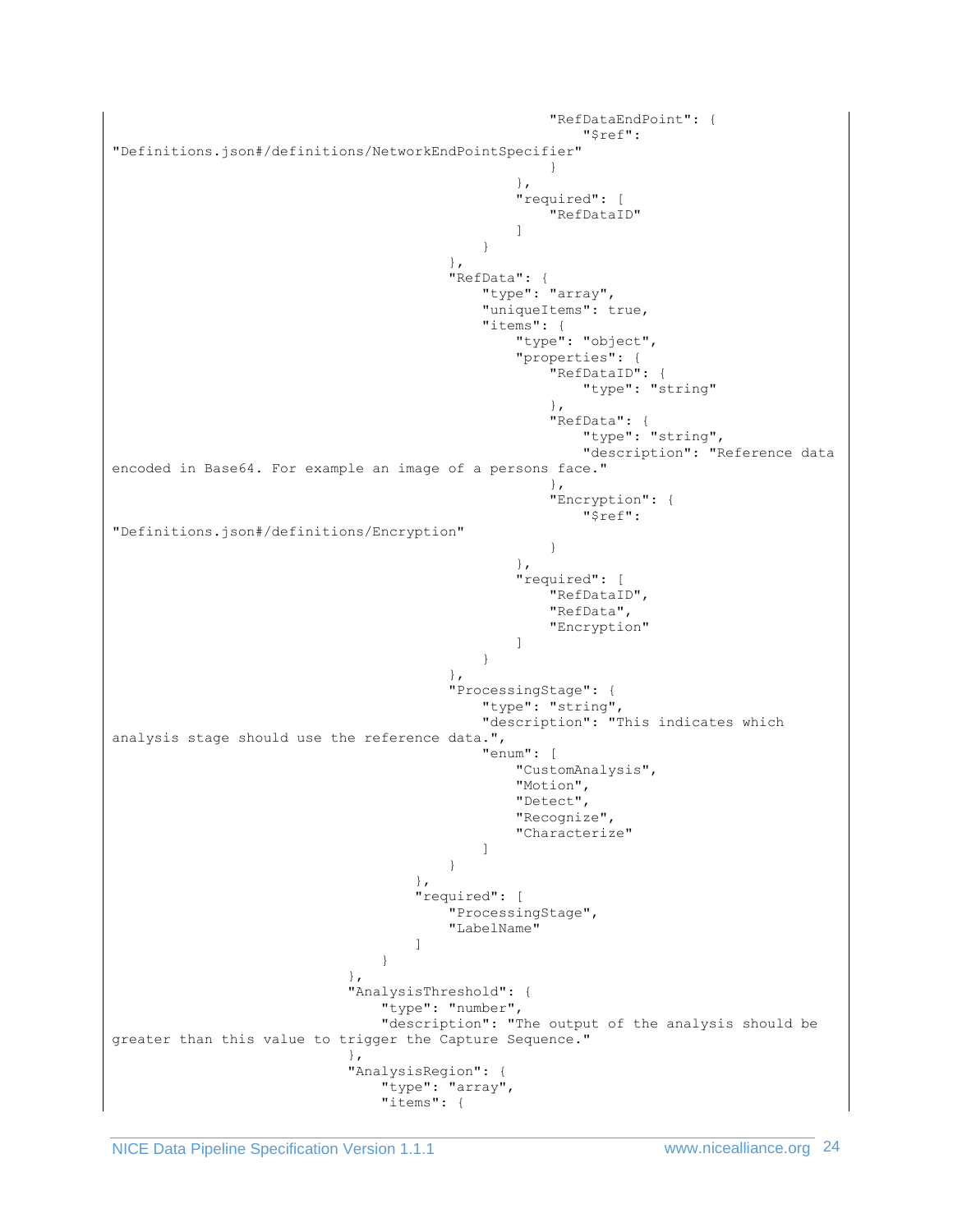```
 "type": "object",
                         "additionalProperties": {
                             "not": {}
 },
                          "properties": {
                             "XCoord": {
                                "type": "integer"
 },
                            "YCoord": {
                                "type": "integer"
 }
 },
                         "required": [
                             "XCoord",
                             "YCoord"
\mathbb{R}^n , the contract of the contract of the contract of \mathbb{R}^n }
 },
                   "Scheduling": {
                       "type": "array",
                       "items": {
                          "type": "object",
                         "additionalProperties": {
                             "not": {}
 },
                         "properties": {
                             "EndTime": {
                                "type": "string"
 },
                             "SchedulingType": {
                               "type": "string"
 },
                            "StartTime": {
                               "type": "string"
 }
 },
                         "required": [
                             "EndTime",
                            "SchedulingType",
                            "StartTime"
\mathbb{R}^2 , the contract of the contract of the contract of \mathbb{R}^2 }
 },
                   "Encryption": {
                       "$ref": "Definitions.json#/definitions/Encryption"
 }
 },
                 "required": []
 }
            },
            "SceneMarkInputList": {
 "type": "array",
"description": "Locations from where incoming SceneMarks may be
received.",
               "uniqueItems": true,
              "items": {
                  "type": "object",
                 "properties": {
                    "SceneMarkInputEndPoint": {
                       "$ref": 
"Definitions.json#/definitions/NetworkEndPointSpecifier"
 },
                   "Encryption": {
```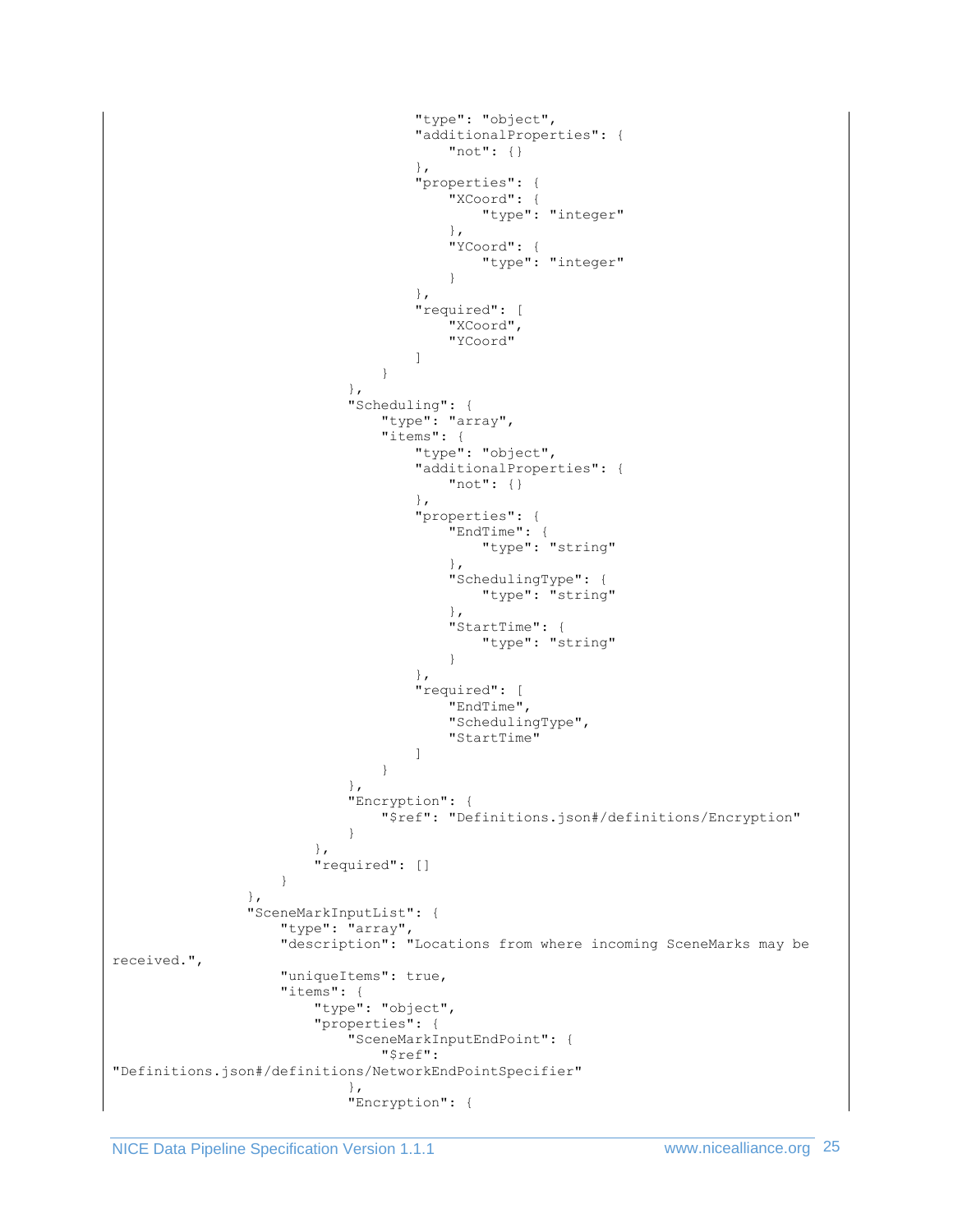```
 "$ref": "Definitions.json#/definitions/Encryption"
 }
 },
                   "required": []
 }
              },
              "SceneMarkOutputList": {
                 "type": "array",
                "description": "Locations where SceneMarks should be sent to",
                "uniqueItems": true,
                "items": {
                    "type": "object",
                    "properties": {
                       "SceneMarkOutputEndPoint": {
                           "$ref": 
"Definitions.json#/definitions/NetworkEndPointSpecifier"
 },
                      "Encryption": {
                           "$ref": "Definitions.json#/definitions/Encryption"
 }
 },
                   "required": []
 }
 }
          },
          "required": [
             "SceneMode",
              "SceneModeConfig"
          ]
       }
    },
    "required": [
       "Version",
       "SceneModeID",
       "NodeID"
    ]
}
```
# <span id="page-25-1"></span><span id="page-25-0"></span>10.2. SceneMarkManifest Object

# 10.2.1. JSON Schema

The following is the JSON schema for the SceneMark Manifest.

```
{
    "$schema": "http://json-schema.org/draft-04/schema#",
    "type": "object",
    "title": "SceneMarkManifest",
    "properties": {
 "Version": {
 "type": "string"
        },
        "StartDateTime": {
            "type": "string",
            "description": "Earliest SceneMark occurs after this time."
        },
         "EndDateTime": {
             "type": "string",
             "description": "Latest SceneMark occurs before this time."
```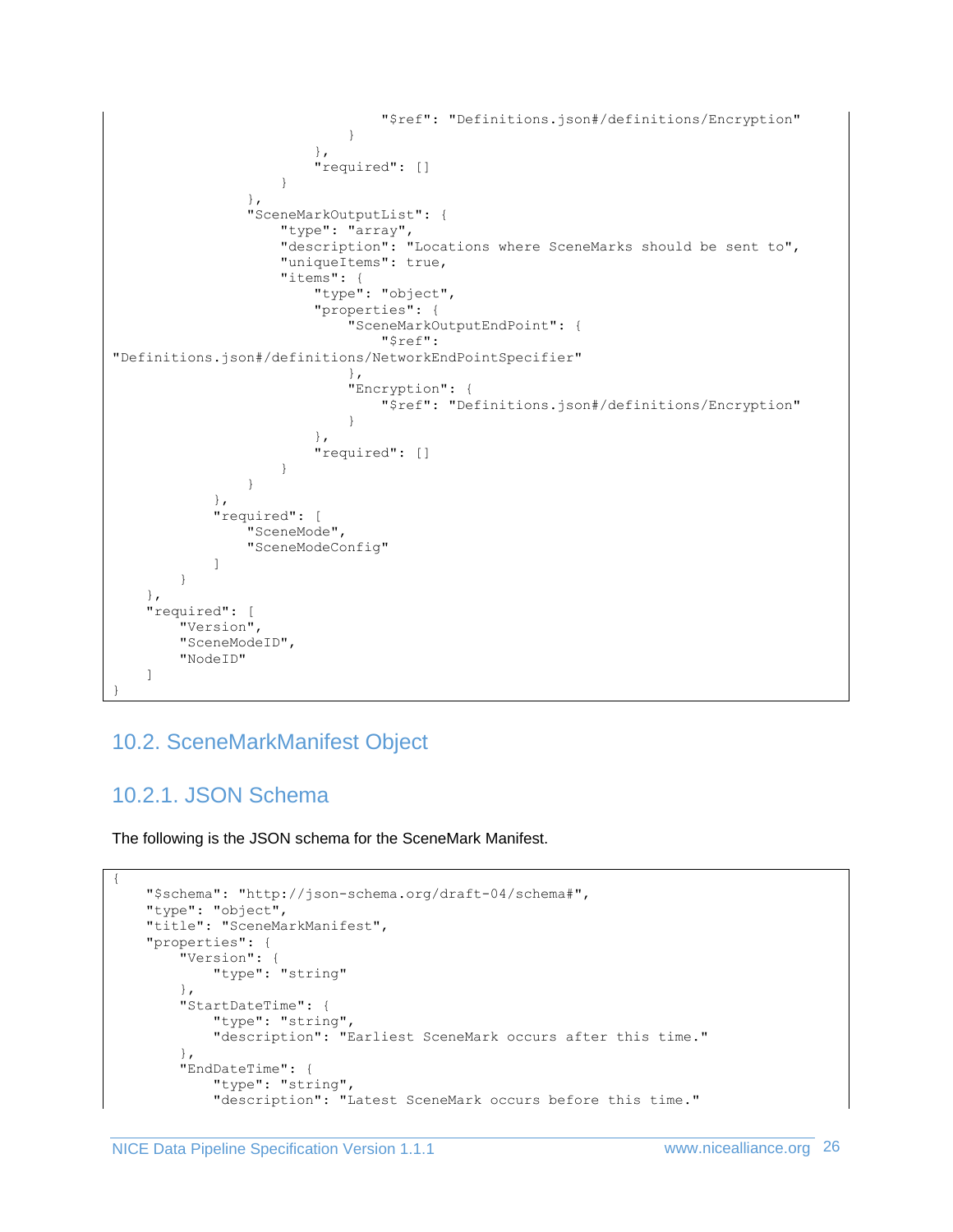```
 },
       "PageLength": {
         "type": "integer",
         "description": "Number of SeneMarks in the SceneMarkList."
      },
      "ListDates": {
         "type": "array",
          "description": "Dates of the SceneMarks in the list.",
          "items": {
            "type": "string"
 }
       },
      "SceneMarkList": {
 "type": "array",
 "description": "List of SceneMarks.",
          "items": {
             "type": "object",
             "properties": {
                "SceneMarkID": {
                  "type": "string"
 },
               "NodeID": {
                  "type": "string"
 },
               "SceneMarkURI": {
                  "type": "string"
                },
               "TimeStamp": {
                  "type": "string"
 },
               "EventTypes": {
                   "type": "array",
                  "items": {
                      "type": "string"
 }
 },
 "ItemIdentities": {
 "type": "array",
                  "items": {
                      "type": "object",
                     "properties": {
                         "ItemType": {
                            "type": "string"
 },
                        "ItemIDs": {
                            "type": "array",
                           "items": {
                            "type": "string"
 }
 }
 },
                     },<br>"required": [
                        .<br>"ItemType",
                        "ItemIDs"
\overline{\phantom{a}} }
 },
               "SceneDataThumbnail": {
                   "type": "object",
                   "properties": {
                      "SceneDataThumbnailURI": {
                         "type": "string"
 },
```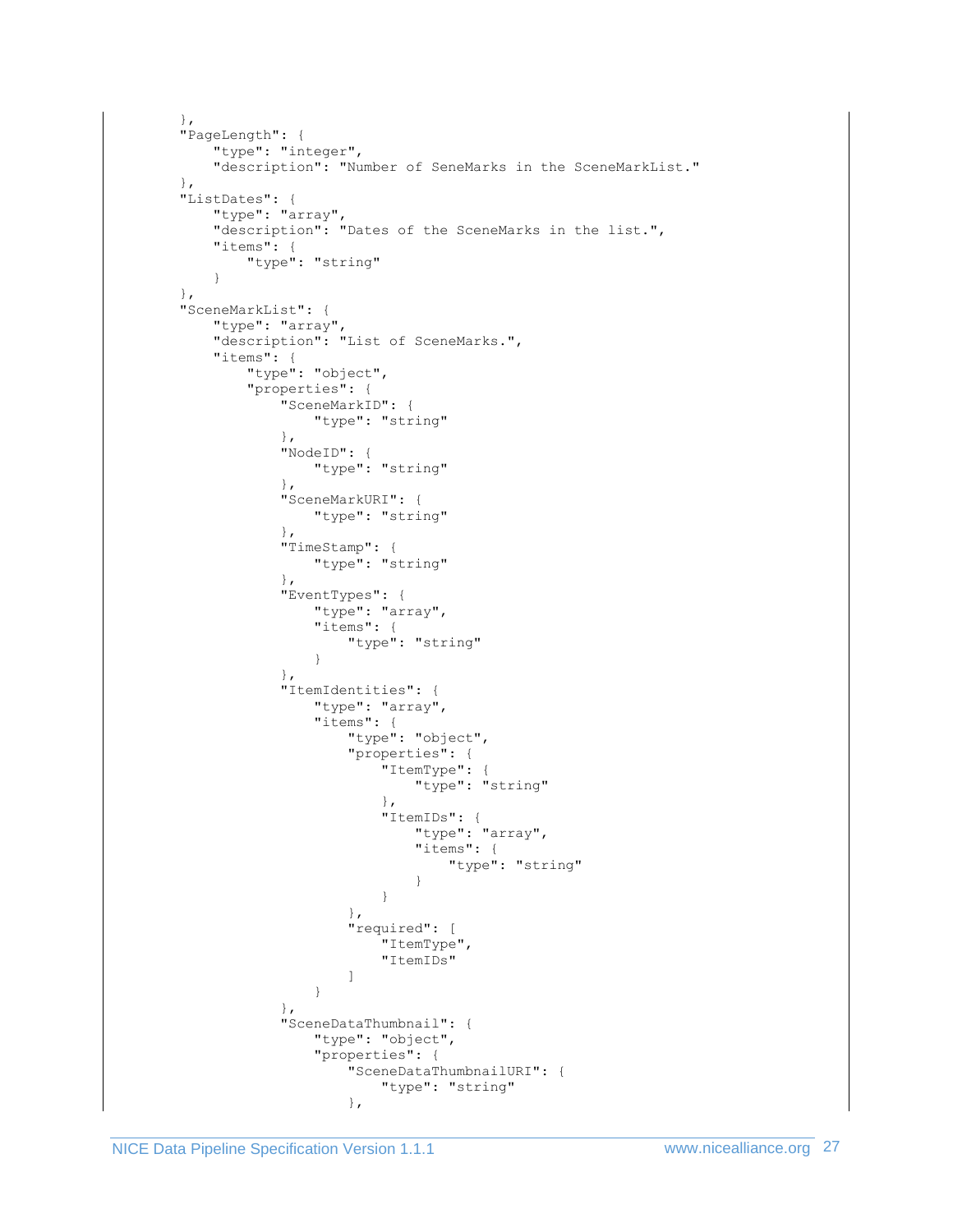```
 "EncryptionOn": {
                                      "type": "boolean"
 },
                                "SceneEncryptionKeyID": {
                                     "type": [
                                          "string",
                                         "null"
 ]
 }
 },
                           "required": [
                                 "SceneDataThumbnailURI",
                                "EncryptionOn",
                                "SceneEncryptionKeyID"
\sim 100 \sim 100 \sim 100 \sim 100 \sim 100 \sim 100 \sim 100 \sim 100 \sim 100 \sim 100 \sim 100 \sim 100 \sim 100 \sim 100 \sim 100 \sim 100 \sim 100 \sim 100 \sim 100 \sim 100 \sim 100 \sim 100 \sim 100 \sim 100 \sim 
 }
                   },
                   "required": [
                        "SceneMarkID",
                       "NodeID",
                       "SceneMarkURI",
                       "TimeStamp",
                       "EventTypes",
                       "ItemIdentities",
                       "SceneDataThumbnail"
 ]
 }
          },
          "ContinuationToken": {
               "type": [
                   "string",
                   "null"
              \cdot "description": "Token that should be used in the next call if there are 
more SceneMarks from the initial query."
          }
     },
     "required": [
          "Version"
     ]
}
```
### <span id="page-27-1"></span><span id="page-27-0"></span>10.3. SceneMark Object

### 10.3.1. Data Structure

The SceneMark is a JSON document that contains metadata regarding events that have triggered the generation of the SceneMark.

The following are the types of data that are included in the SceneMark:

- 1. Thumbnail associated with the Scene.
- 2. Time Stamp for the generation of the SceneMark.
- 3. Attributes for the Scene.
- 4. List of devices that have generated SceneData associated with the Scene.
- 5. For each Node a list of streams that have been generated or processed by the device.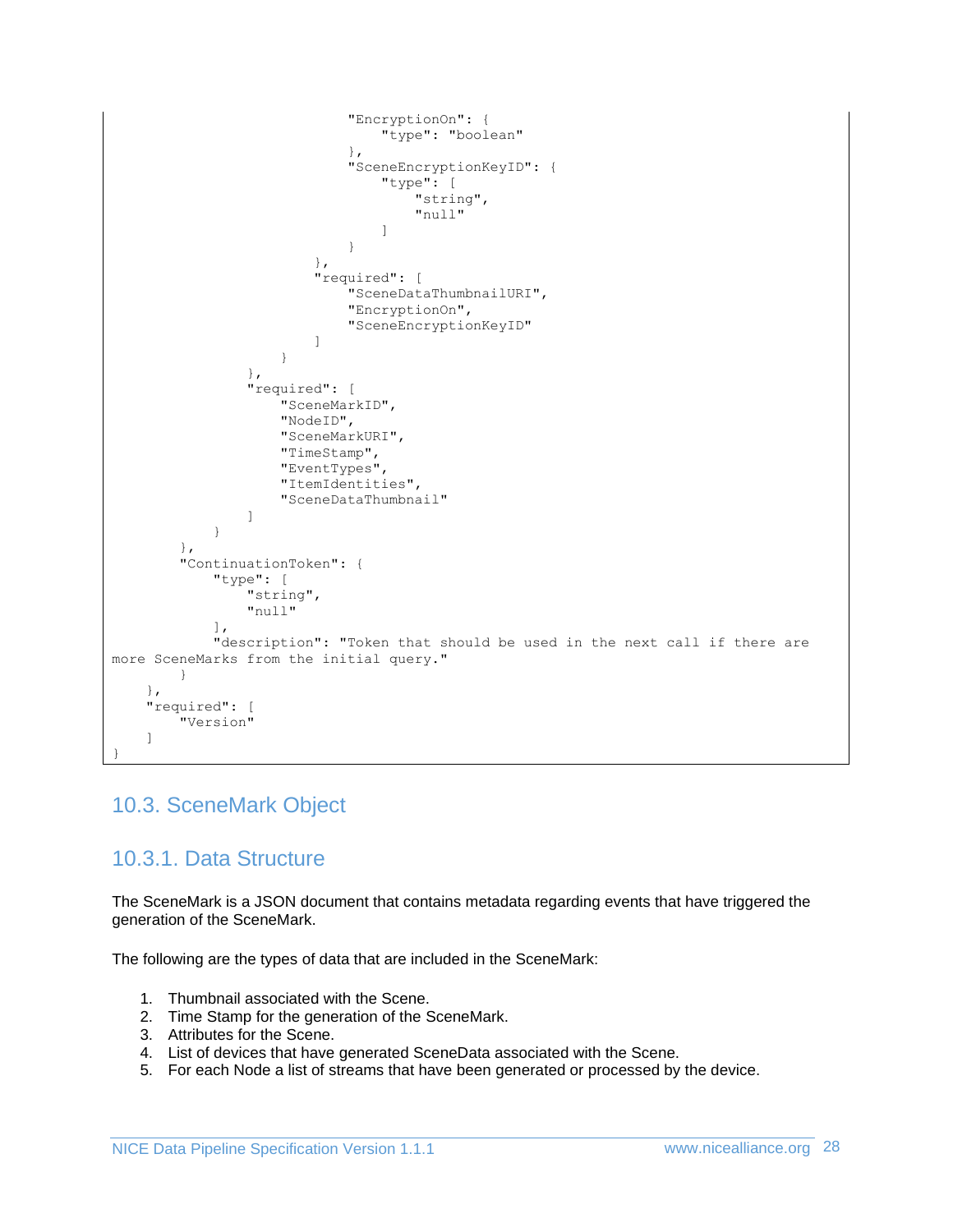6. For each Node: settings, SceneMode, SceneData generated, Progress of Completion of SceneMode data generation, Metadata that has been generated regarding the Scene, thumbnails etc.

In addition to identifying specific objects, faces etc the SceneMark also has attribute fields which describe characteristics of the object identified. For example a recognized face may have the attribute "smiling" or a recognized object may have the attribute "yellow". These attributes are determined by the AI engines that are utilized to generate SceneMarks and are not fixed by the NICE standard.

There are also probability fields for the attributes or elements that are recognized in the SceneMark. These fields indicate the certainty of the result that has been supplied.

The algorithm ID that is used throughout the SceneMark is a unique identifier issued by the NICE alliance that indicates which algorithm has been used to generate the attribute. This unique id allows an App to verify the vendor of the algorithm, the type of algorithm and version of algorithm. On the basis of this ID the App can assess whether the attribute is useful and in the case of applications requiring an audit trail the algorithm ID can be used to track how attributes where generated.

#### **SceneMarkID**

The SceneMarkID value is generated if the SceneMark is generated for the first time. The SceneMarkID shall start with the value SM, followed by NodeID and an incrementing 8 byte value. Each SceneMarkID is unique.

#### **TimeStamp**

The TimeStamp for the trigger event that generated the SceneMark. The time format is according to the NICE Date Time Format specification.

#### **Thumbnail**

There are two options for carrying the thumbnail for the scene. The Thumbnail may be a JPEG file encoded as a base64 string. Alternatively the thumbnail will be a JPEG file referenced by a URI.

#### **Encryption**

The encryption of the SceneData is signaled through the "Encrypted" being set to TRUE. When encrypted is "TRUE" there is a link provided to the Rights Object Server where the Rights Object can be obtained for the SceneData field. There is also a Key ID that enables the server to reference the key to be provided in the Rights Object returned to the client.

#### **Attributes**

Attributes are characteristics that have been associated with the SceneMark.

For each attribute there is an algorithm ID which is used to track which algorithm was used to generate the attribute and the probability or score for the attribute that has been provided to the SceneMark.

#### **Processing Status**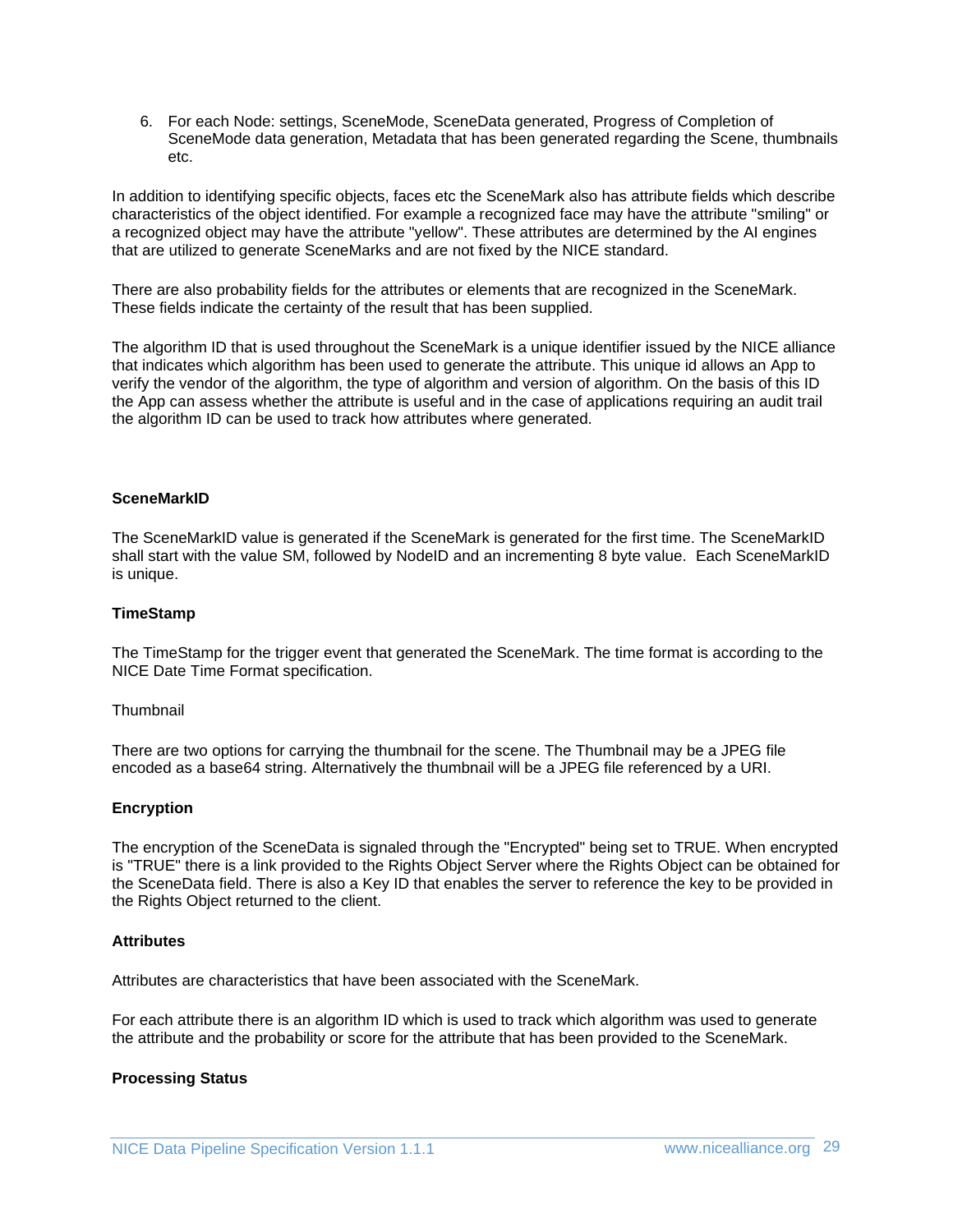This refers to the status of the processing of SceneMark for each camera. Each SceneMode defines a minimum set of data fields for a complete SceneMark. The data provided in the SceneMark may be added by different processes within a workflow defined for the SceneMode. The Processing Status field indicates which steps of the workflow have been completed.

Typical workflow entails the following steps:

- 1. Detect identify regions where a thing such as a Face, Human, Vehicle, Object, Text/Logo/QR Code or Animal are located.
- 2. Recognize specifically identify the thing that has been detected.
- 3. Categorize additional categorization of the thing detected. For example is the face smiling, or the color or features of an object.

These fields are used by processes in the SceneMode workflow to determine what fields need to be added to the SceneMark.

#### **SceneData**

The object contains a list of SceneData that is associated with the SceneMark.

#### **Format Type**

The type of data file that is used to contain the SceneData.

#### **Detected Items**

Several types of Items may be detected and processed. The minimum set of Items to be detected are determined by the SceneMode. Additional categories of Items may be added to the SceneMark. For example the Face SceneMode requires facial information to be captured and processed. Other Items such as vehicles may optionally added to the SceneMark.

For each category there is an array of Items that have been identified under the category.

For each thing that has been captured there are the following:

- 1. Whether one of the categories has been detected.
- 2. If it has been detected has it been recognized as being a specific member of the category. For example with faces the identity of the face.
- 3. Any attribute for the thing listed for example if a face what is the mood of the face.
- 4. Coordinates of a rectangle where the object is located in the image.
- 5. Thumbnail or URI referencing a thumbnail.

The SceneMark is a JSON document that contains metadata regarding events that have triggered the generation of the SceneMark.

### <span id="page-29-0"></span>10.3.2. JSON Schema

{

```
 "$schema": "http://json-schema.org/draft-06/schema#",
 "type": "object",
 "title": "SceneMark",
```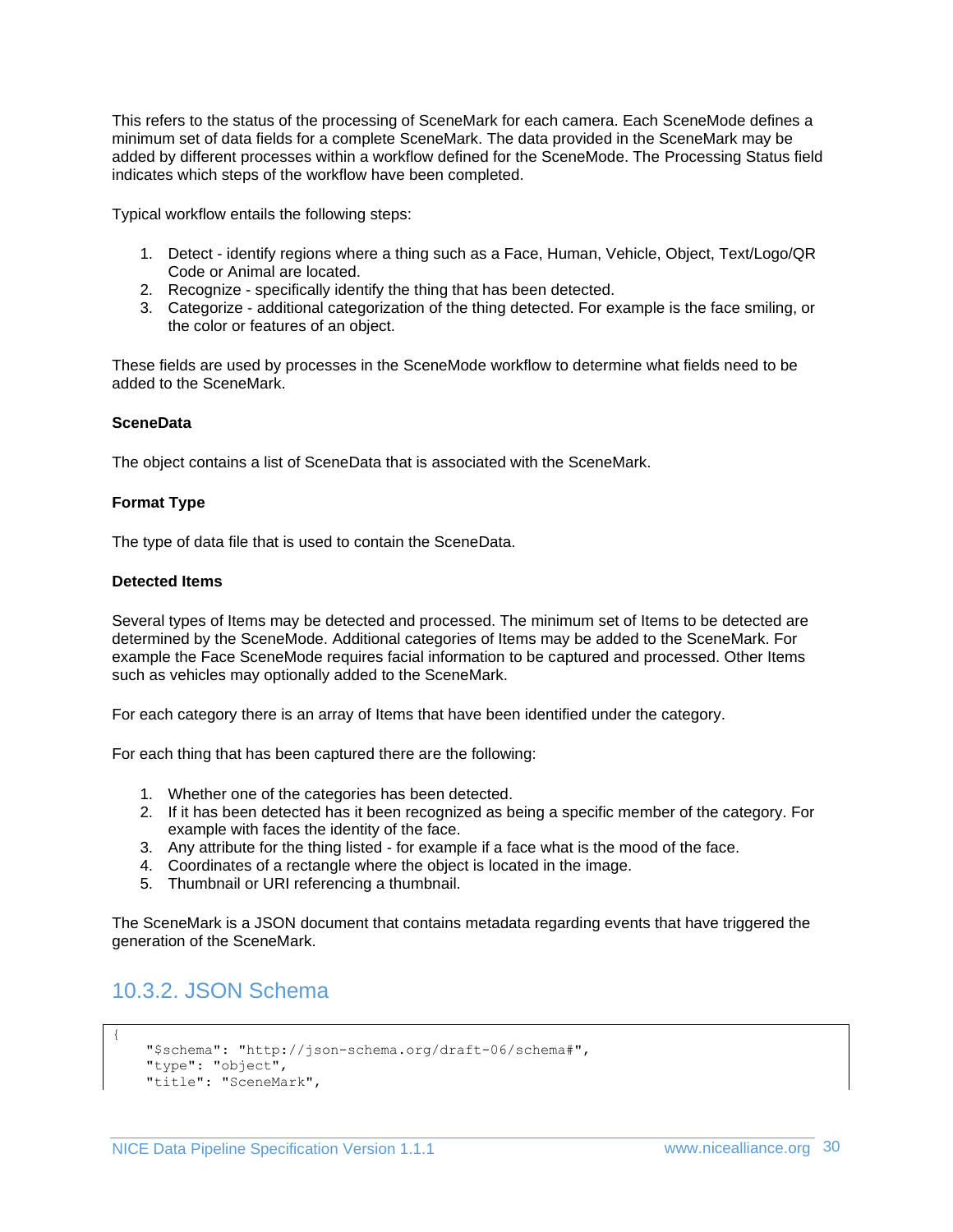```
 "description": "The SceneMark contains data describing what has been captured in 
SceneData and either contains references to SceneData or contains the SceneData 
itself.",
     "properties": {
        "Version": {
            "type": "string",
            "enum": [
                "1.0"
 ]
         },
        "TimeStamp": {
            "type": "string",
            "description": "Time stamp for when the SceneMark is first generated."
         },
        "SceneMarkID": {
            "type": "string",
            "description": "Unique ID for a SceneMark. This ID is unique across the 
NICE ecosystem."
        },
        "DestinationID": {
            "type": "string",
            "description": "DataService or App ID initiated the request for this 
SceneMark"
 },
 "SceneMarkStatus": {
            "type": "string",
            "enum": [
                "Removed",
                "Active",
                "Processed"
 ]
         },
         "NodeID": {
            "type": "string"
        },
        "PortID": {
            "type": "string"
         },
         "VersionControl": {
            "type": "object",
            "properties": {
                "DataPipelineInstanceID": {
                    "type": "string"
                },
                "VersionList": {
                    "type": "array",
                   "items": {
                        "type": "object",
                       "properties": {
                            "VersionNumber": {
                                "type": "number"
 },
                            "DateTimeStamp": {
                               "type": "string"
 },
                           "NodeID": {
                                "type": "string"
 }
 },
                       "required": [
                           "VersionNumber",
                          "NodeID",
                           "DateTimeStamp"
```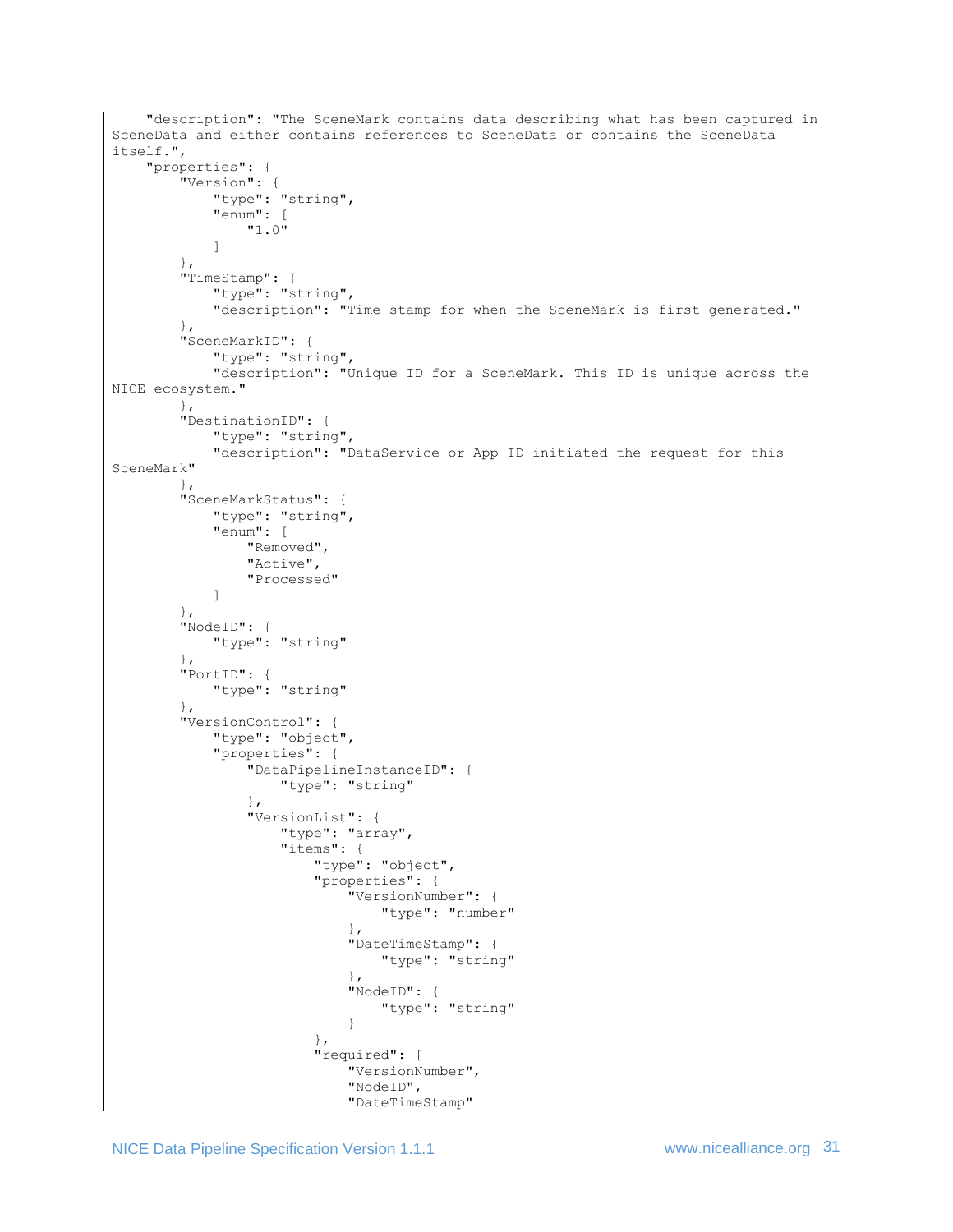```
\sim 100 \sim 100 \sim 100 \sim 100 \sim 100 \sim 100 \sim 100 \sim 100 \sim 100 \sim 100 \sim 100 \sim 100 \sim 100 \sim 100 \sim 100 \sim 100 \sim 100 \sim 100 \sim 100 \sim 100 \sim 100 \sim 100 \sim 100 \sim 100 \sim 
                        }
                    }
               }
          },
           "ThumbnailList": {
               "type": "array",
                "items": {
                    "type": "object",
                     "properties": {
                         "VersionNumber": {
                              "type": "number"
 },
                         "SceneDataID": {
                              "type": "string",
                             "description": "SceneDataID should appear in the SceneDataList 
that is included in the SceneMark."
 }
                     },
                     "required": [
                         "VersionNumber".
                         "SceneDataID"
 ]
 }
           },
           "AnalysisList": {
               "type": "array",
                "uniqueItems": true,
                "items": {
                    "type": "object",
                     "properties": {
                          "VersionNumber": {
                              "type": "number"
 },
                         "SceneMode": {
                              "type": "string"
 },
                        "CustomAnalysisID": {
                              "type": "string",
                              "description": "Each algorithm and set of weights has a unique 
ID that is defined by NICE. This value shall be carried in this record."
 },
                         "AnalysisDescription": {
                              "type": "string"
 },
                        "ProcessingStatus": {
                              "type": "string",
                             "enum": [
                                   "Motion",
                                  "Detect",
                                  "Recognize",
                                   "Characterize"
\sim 100 \sim 100 \sim 100 \sim 100 \sim 100 \sim 100 \sim 100 \sim 100 \sim 100 \sim 100 \sim 100 \sim 100 \sim 100 \sim 100 \sim 100 \sim 100 \sim 100 \sim 100 \sim 100 \sim 100 \sim 100 \sim 100 \sim 100 \sim 100 \sim 
 },
                          "DetectedObjects": {
                              "type": "array",
                             "uniqueItems": true,
                             "items": {
                                   "type": "object",
                                  "properties": {
                                        "VersionNumber": {
                                             "type": "number"
 },
```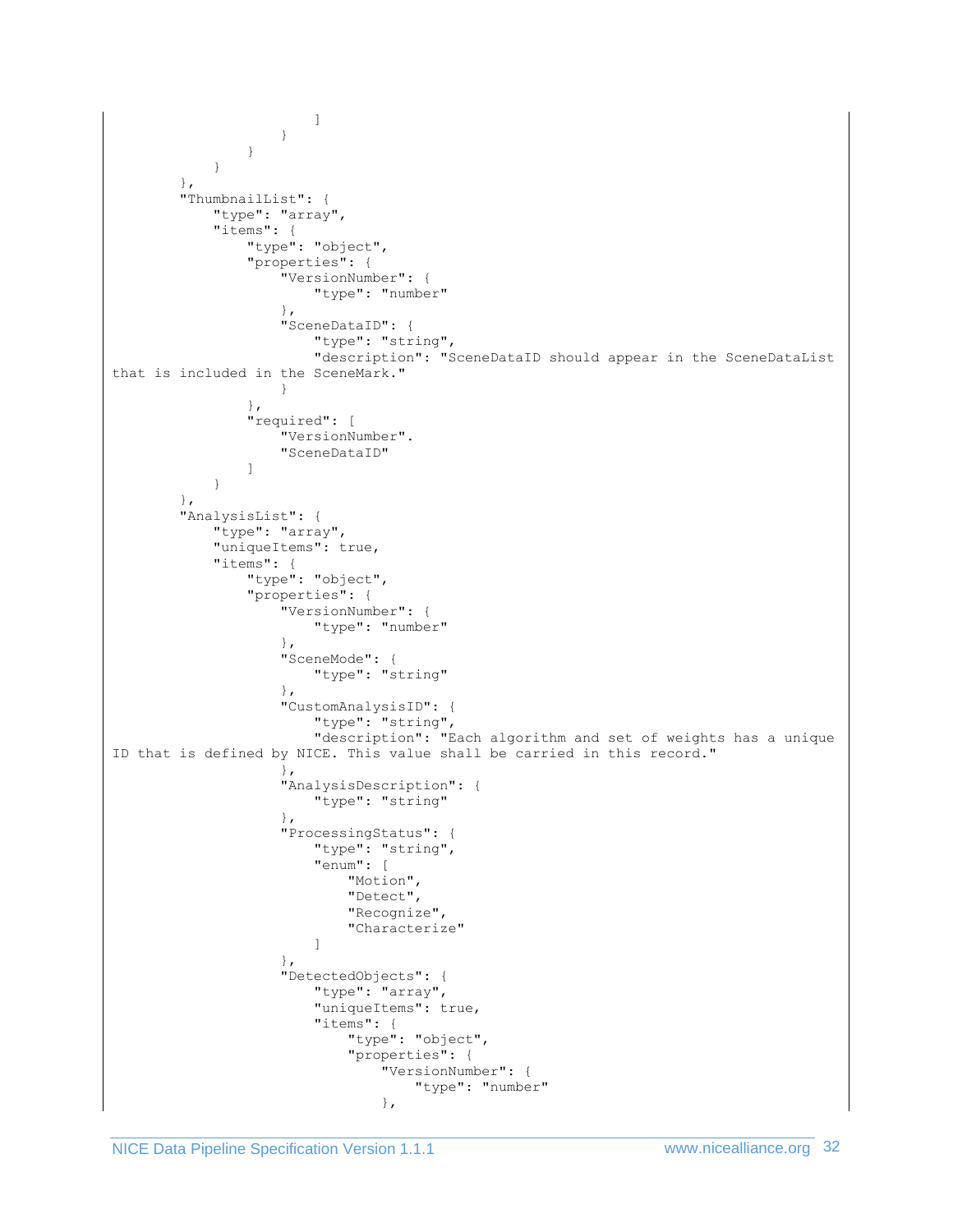"NICEItemType": { "type": "string", "description": "NICE defines different DeviceModes which target specific types of data associated with the DeviceMode." }, "CustomItemType": { "type": "string", "description": "Devices may have proprietary AI algorithms embedded in the device or processing node. If this algorithm was used, the label generated by the algorithm shall be carried in this field." }, "ItemID": { "type": "string", "description": "Unique ID that is associated with this instance of object. This is an optional field that may be used to track objects across different scenemarks." }, "Probability": { "type": "number", "description": "Certainty of the Attribute According to the Algorithm" }, "Analysis": { "type": "object", "description": "Defines which types of analysis have been used to identify or detect the object.\n", "properties": { "SceneMode": { "type": "string" }, "CustomAnalysisID": { "type": "string" }, "AnalysisDescription": { "type": "string" }, "ProcessingStatus": { "type": "string", "enum": [ "Motion", "Detect", "Recognize", "Characterize"  $\mathbb{R}^n$  . The contract of the contract of the contract of the contract of the contract of the contract of the contract of the contract of the contract of the contract of the contract of the contract of the contract of } } }, "Attributes": { "type": "array", "description": "Different AI algorithms are capable of identifying different attributes of objects that have been identified. For example if a face is detected the attribute may be \"smiling\". These attributes depend on the AI algorithm used and are not specified.", "uniqueItems": true, "items": { "type": "object", "properties": { "Attribute": { "type": "string", "description": "Attribute of face recognized - mood etc"  $\}$ , "ProbabilityofAttribute": {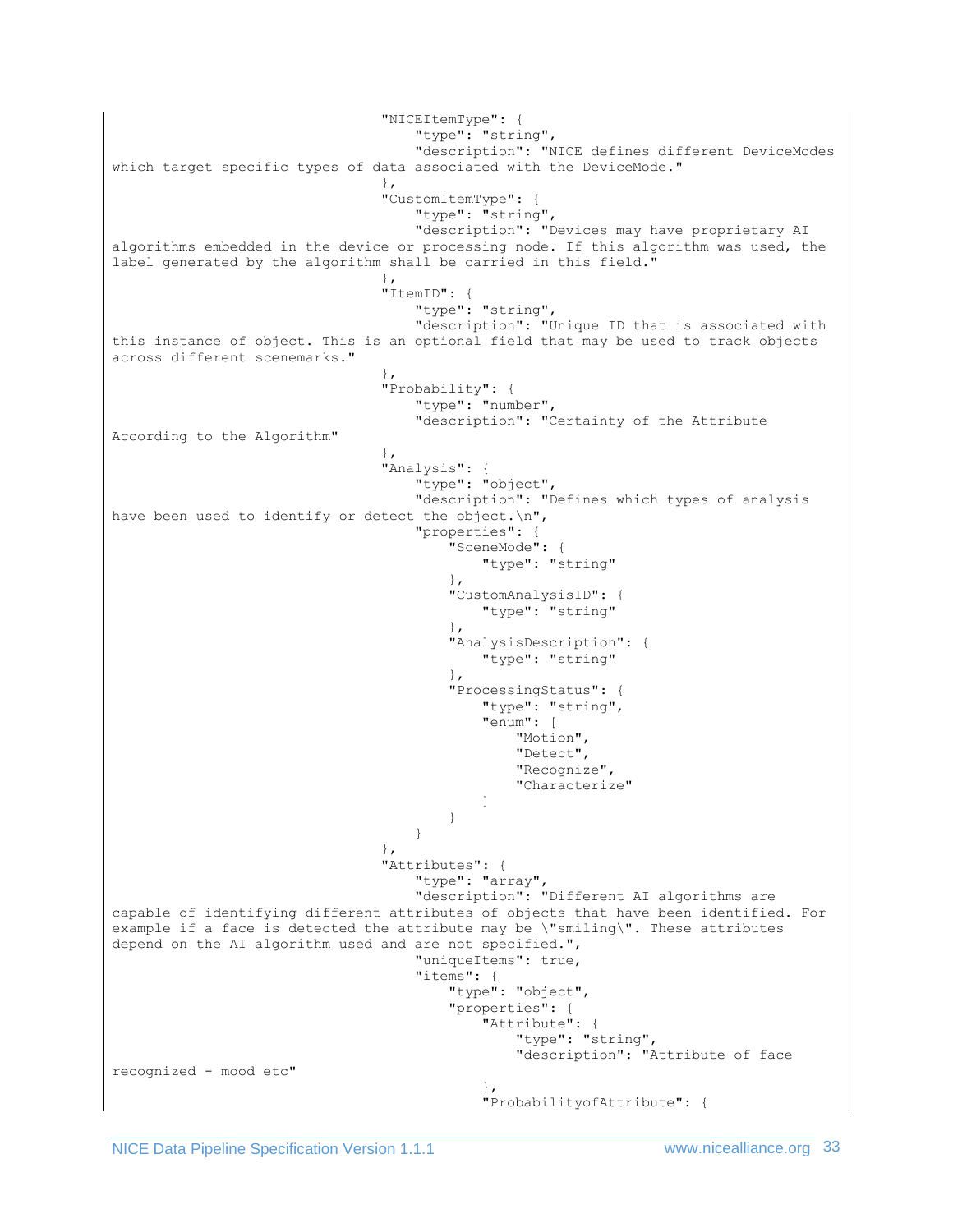```
 "type": "number",
                                 "description": "Degree of certainty of 
the attribute"
\},
                              'AlgorithmID": {
                                  "type": "string",
                                 "description": "Unique ID for the 
algorithm."
 }
 }
 }
 },
                       "BoundingBox": {
                         "type": "object",
                        "properties": {
                            "XCoordinate": {
                               "type": "integer"
 },
                           "YCoordinate": {
                               "type": "integer"
 },
                            "Height": {
                               "type": "integer"
 },
                           "Width": {
                               "type": "integer"
 }
 },
                        "required": [
                            "Height",
                           "Width",
                           "XCoordinate",
                           "YCoordinate"
\mathbb{R}^2 , the contract of the contract of the contract of \mathbb{R}^2 },
                      "ThumbnailSceneDataID": {
                         "type": "string",
                        "description": "SceneDataID should appear in the 
SceneDataList that is included in the SceneMark."
 },
                      "RelatedSceneData": {
                         "type": "array",
                        "items": {
                            "type": "string",
                           "description": "SceneDataIDs that are related 
to the Detected Object. These should appear in the SceneDataList that follows."
 }
 }
 },
                   "required": []
 }
             }
            },
            "required": []
 }
      },
      "SceneDataList": {
         "type": "array",
         "items": {
            "$ref": "Definitions.json#/definitions/SceneData"
 }
      }
   },
```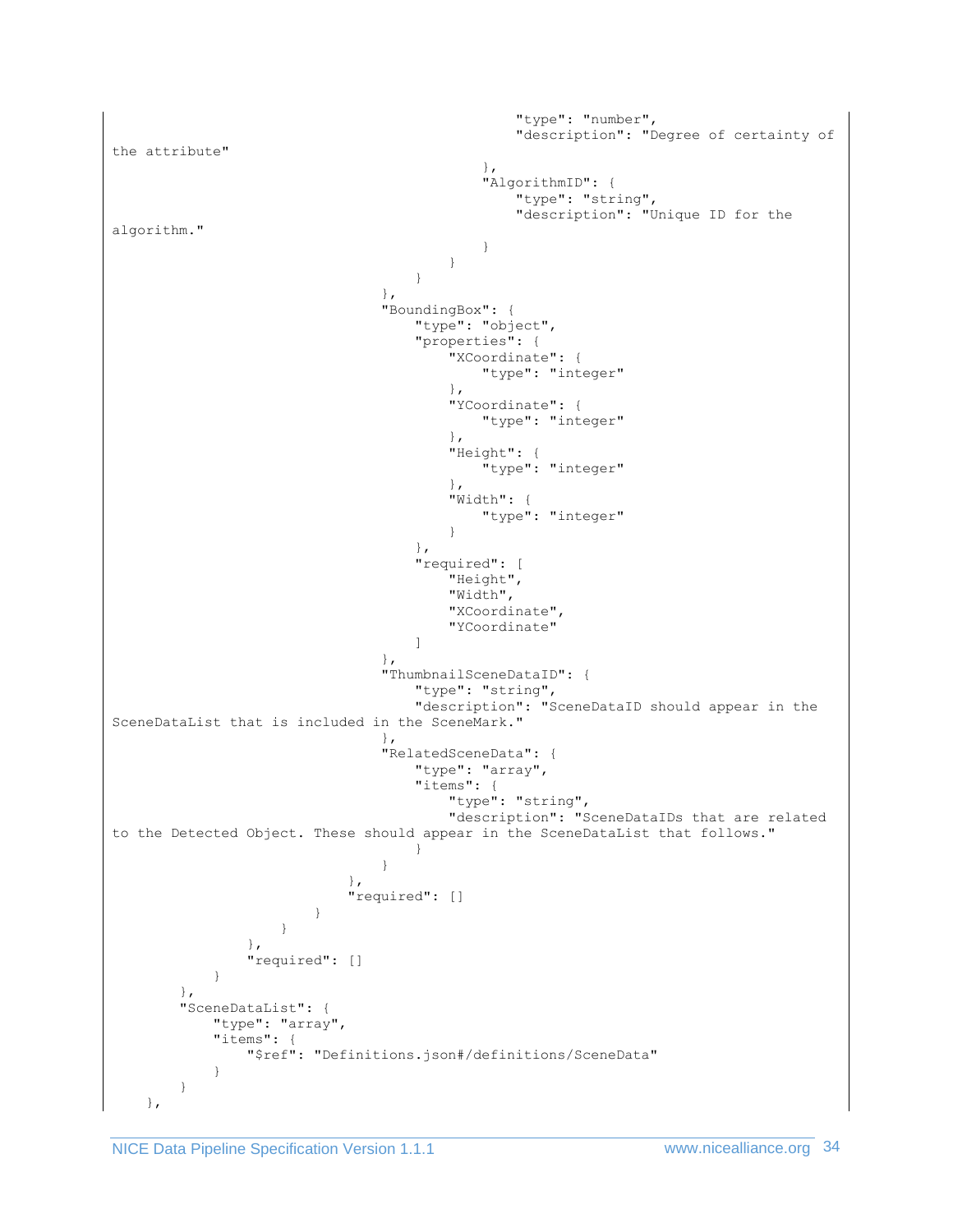```
 "required": [
          "SceneMarkID",
          "NodeID",
          "Version",
          "TimeStamp"
     ]
}
```
# <span id="page-34-0"></span>10.4. DataSectionID Object

This object carries the SectionID of data.

# <span id="page-34-1"></span>10.4.1. JSON Schema

```
{
     "$schema": "http://json-schema.org/draft-06/schema#",
     "type": "object",
     "title": "DataSectionID",
     "description": "References a specific section in the SceneData file to be 
returned.",
     "properties": {
 "Version": {
 "type": "string",
             "enum": [
                 "1.0"
 ]
         },
         "EndPointID": {
             "type": "string"
         },
         "DataID": {
             "type": "string"
         },
         "DataSectionID": {
             "type": "string"
         }
     },
     "required": [
         "DataSectionID",
         "DataID",
         "Version"
     ]
}
```
# <span id="page-34-2"></span>10.5. DataSection Object

A DataSection Object may be used to transfer any large files between two locations. SceneData may be encapsulate using the DataSection Object structure.

# <span id="page-34-3"></span>10.5.1. JSON Schema

{

 <sup>&</sup>quot;\$schema": "http://json-schema.org/draft-06/schema#",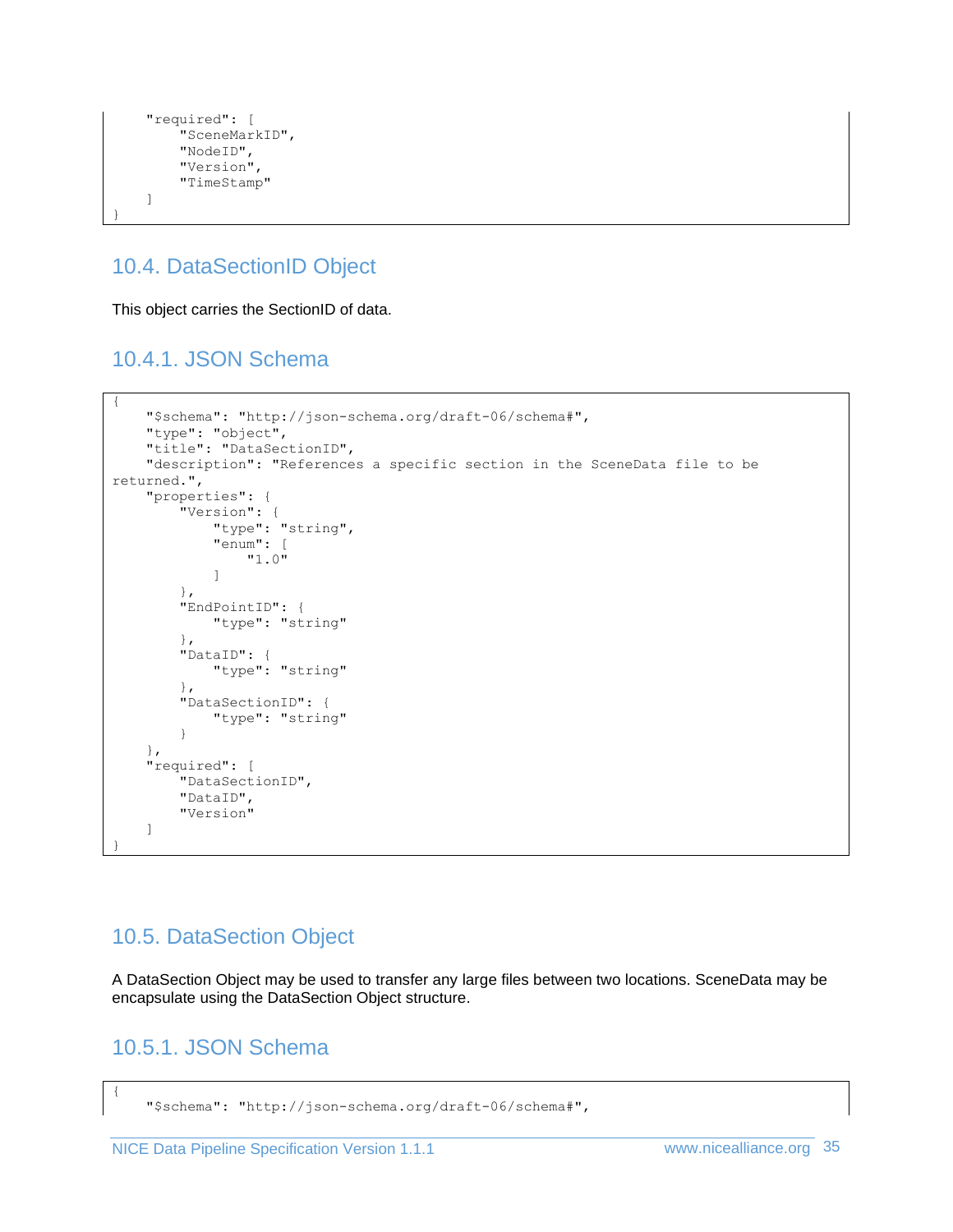```
 "type": "object",
     "title": "DataSection",
     "description": "Section of Data that is transferred as part of a file transfer",
     "properties": {
         "Version": {
             "type": "string",
             "enum": [
                 "1.0"
 ]
         },
         "DataID": {
             "type": "string",
             "description": "Unique ID associated with the Data. If the Data is 
SceneData, the ID is made up of the prefix 'SD' followed by the unique Node ID for the 
Node that generated the SceneData and an incrementing number starting at the value of 
1000."
         },
         "FileType": {
            "type": "string",
             "description": "Type Of File being uploaded [ \"Video\", \"Image\", 
\"Json\", ... ]"
         },
         "FileName": {
             "type": "string",
             "description": "Filename of the file being uploaded."
 },
         "PathURI": {
             "type": "string",
             "description": "The path to store the file on Server:\n Example: 
\"\\Account0001\\files\\videos\\\""
 },
 "Section": {
             "type": "integer",
             "description": "This indicates the specific splice number of the file 
being send."
 },
         "LastSection": {
             "type": "integer",
             "description": "This is the total number of splices that the file was 
spliced into."
 },
         "HashMethod": {
            "type": "string",
             "description": "MD5 or SHA1 or SHA256 or CRC32 (Only required when the 
last section is sent)",
             "enum": [
                 "MD5",
                 "SHA1",
                 "SHA256"
 ]
 },
 "OriginalFileHash": {
             "type": "string",
             "description": "Hex String of Hash of the Original File. (Only required 
when the last section is sent)"
         },
         "SectionBase64": {
             "type": "string",
             "description": "This is the File Section converted to a base64 string"
         }
     },
     "required": [
         "Section",
```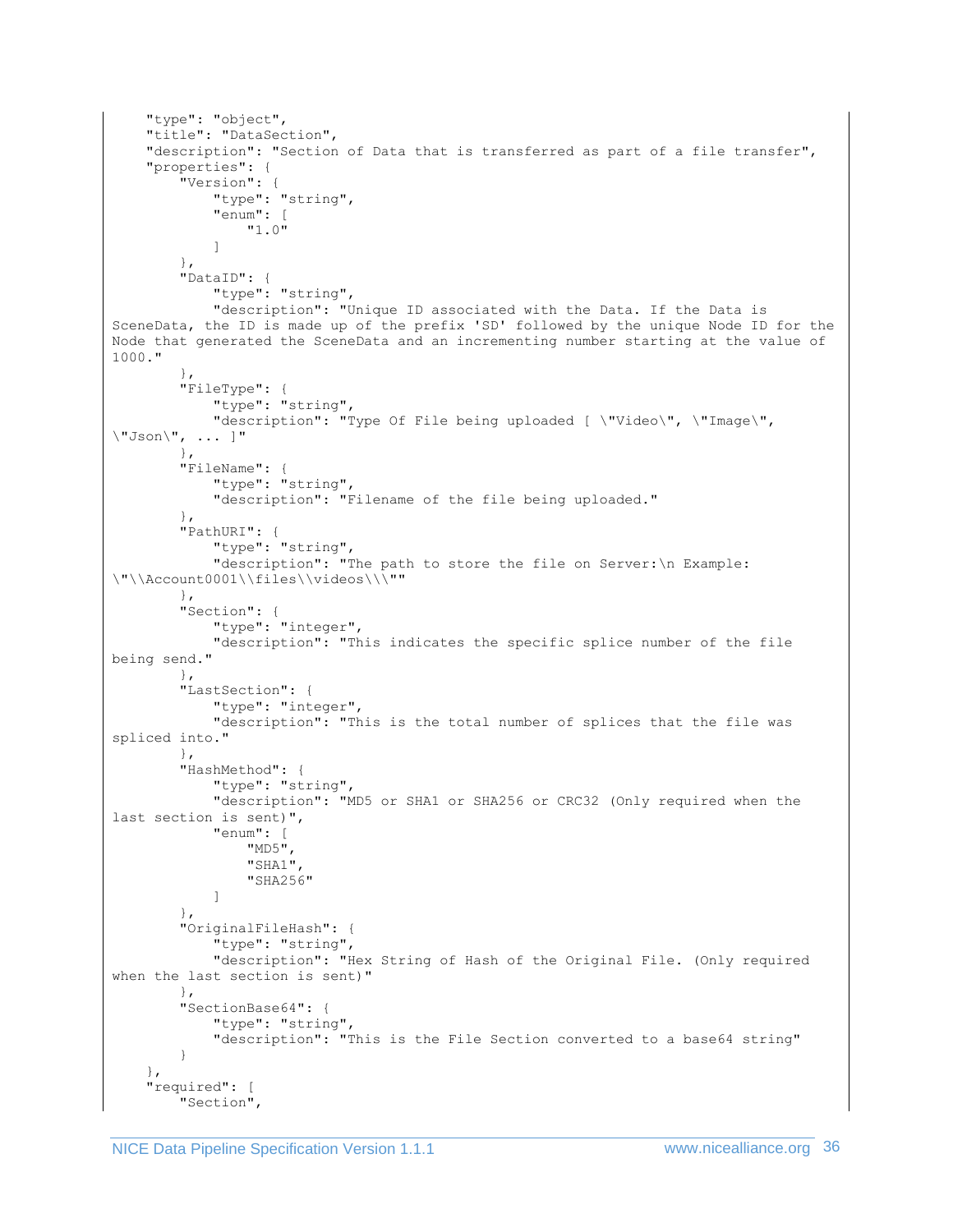```
 "LastSection",
          "SectionBase64",
          "DataID",
          "Version"
     ]
}
```
# <span id="page-36-0"></span>10.6. SceneModeRequest Object

This object contains the NodeID and the specific SceneModeID on the Node. This Node shall return the SceneMode Object that is specified by the SceneMode ID in this object.

### <span id="page-36-1"></span>10.6.1. JSON Schema

```
{
     "$schema": "http://json-schema.org/draft-06/schema#",
 "type": "object",
 "title": "SceneModeRequest",
     "description": "Contains NodeID and SceneModeID. Used to request a specific 
SceneMode Object from a Node.",
     "properties": {
 "Version": {
 "type": "string",
             "enum": [
                "1.0"
 ]
         },
         "NodeID": {
            "type": "string"
         }
     },
     "required": [
        "Version",
        "NodeID"
     ]
}
```
# <span id="page-36-2"></span>10.7. SceneMarkManifestRequest Object

This structure is used to request the SceneMarkManifest for the SceneMarks. The contents of the Manifest are filtered using parameters in the Object. There is also a continuation token which allows the server to track which part of the list should be returned to the caller.

# <span id="page-36-3"></span>10.7.1. JSON Schema

```
{
     "$schema": "http://json-schema.org/draft-04/schema#",
     "type": "object",
     "title": "SceneMarkManifestRequest",
    "description": "This data structure has a set of filters used to filter out
SceneMarks required.",
     "properties": {
         "NodeIDs": {
             "type": "array",
```